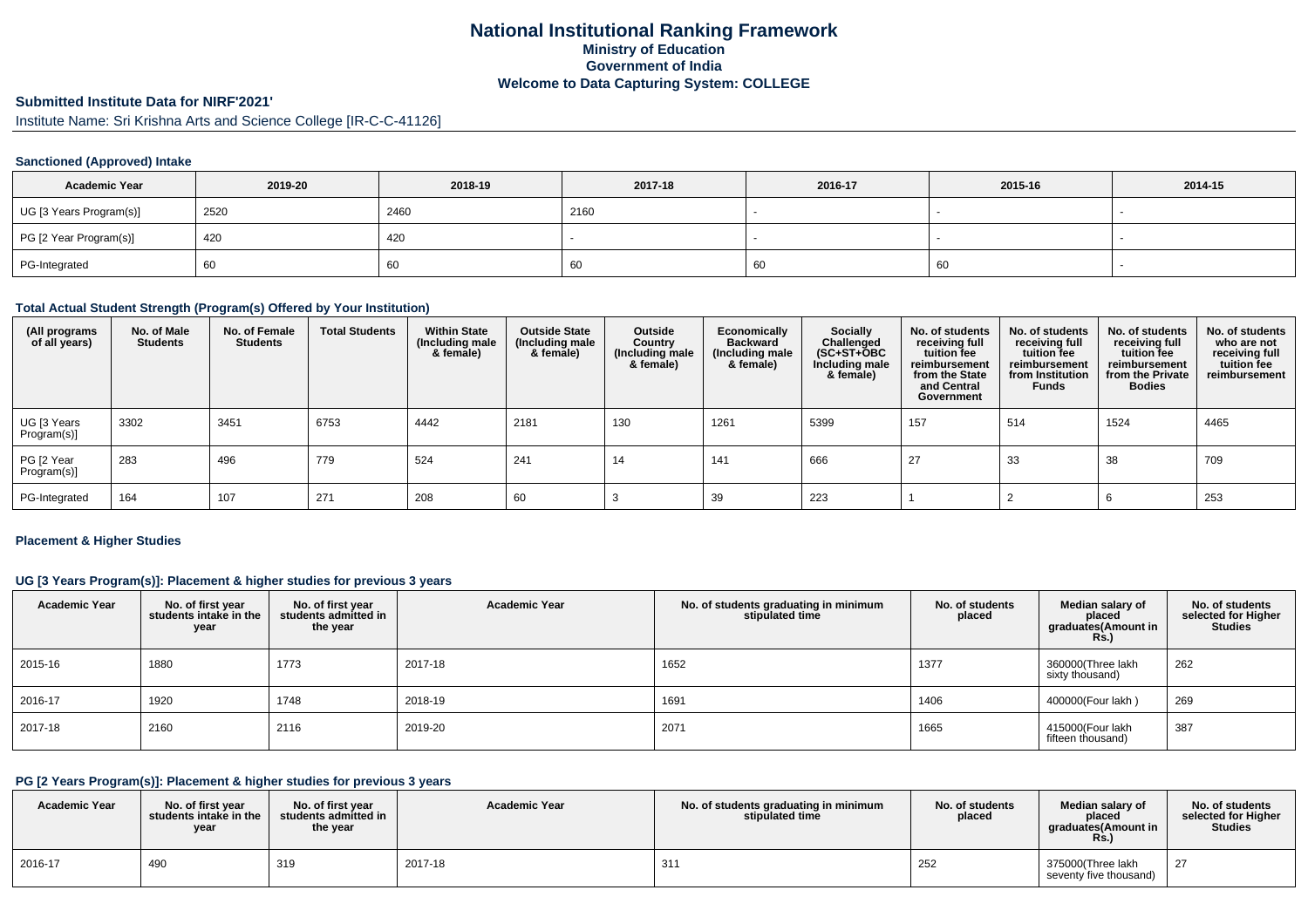| 2017-18 | 420 | $\sim$ $\sim$ $\sim$ | 2018-19 | 353 | 318        | 400000(Four lakh)                     | <b>29</b> |
|---------|-----|----------------------|---------|-----|------------|---------------------------------------|-----------|
| 2018-19 | 420 | $\sim$<br>ບອ'        | 2019-20 | 389 | 312<br>، س | 415000(Four lakh<br>fifteen thousand) | 31        |

### **PG-Integrated [5 Years Program(s)]: Placement & higher studies for previous 3 years**

| <b>Academic Year</b> | No. of first year<br>students intake in the<br>year | No. of first year<br>students admitted in<br>the year | <b>Academic Year</b> | No. of students graduating in minimum<br>stipulated time | No. of students<br>placed | Median salary of<br>placed<br>graduates(Amount in | No. of students<br>selected for Higher<br><b>Studies</b> |
|----------------------|-----------------------------------------------------|-------------------------------------------------------|----------------------|----------------------------------------------------------|---------------------------|---------------------------------------------------|----------------------------------------------------------|
| 2013-14              | 60                                                  | 57                                                    | 2017-18              | 52                                                       | 49                        | 375000(Three lakh<br>seventy five thousand)       |                                                          |
| 2014-15              | 60                                                  | 58                                                    | 2018-19              | 52                                                       | 50                        | 400000(Four lakh)                                 |                                                          |
| 2015-16              | 60                                                  | 53                                                    | 2019-20              | -50                                                      | 45                        | 415000(Four lakh<br>fifteen thousand)             |                                                          |

### **Financial Resources: Utilised Amount for the Capital expenditure for previous 3 years**

| <b>Academic Year</b>                                       | 2019-20                                                      | 2018-19                                                                                              | 2017-18                                                      |
|------------------------------------------------------------|--------------------------------------------------------------|------------------------------------------------------------------------------------------------------|--------------------------------------------------------------|
|                                                            | <b>Utilised Amount</b>                                       | <b>Utilised Amount</b>                                                                               | <b>Utilised Amount</b>                                       |
|                                                            |                                                              | Annual Capital Expenditure on Academic Activities and Resources (excluding expenditure on buildings) |                                                              |
| Library                                                    | 7095575 (Seventy lakh ninety five thousand five hundred and  | 6795398 (Sixty seven lakh ninety five thousand three hundred                                         | 5652848 (Fifty six lakh fifty two thousand eight hundred and |
|                                                            | seventy five)                                                | and ninety eight)                                                                                    | forty eight)                                                 |
| New Equipment for Laboratories                             | 9846350 (Ninety eight lakh forty six thousand three hundred  | 9221560 (Ninety two lakh twenty one thousand five hundred                                            | 6727300 (Sixty seven lakh twenty seven thousand three        |
|                                                            | and fifty)                                                   | and sixty)                                                                                           | hundred)                                                     |
| Other expenditure on creation of Capital Assets (excluding | 42651598 (Four crore twenty six lakh fifty one thousand five | 39218998 (Three crore ninety two lakh eighteen thousand nine                                         | 37579965 (Three crore seventy five lakh seventy nine         |
| expenditure on Land and Building)                          | hundred ninety eight)                                        | hundred and ninety eight)                                                                            | thousand nine hundred and sixty five)                        |

### **Financial Resources: Utilised Amount for the Operational expenditure for previous 3 years**

| <b>Academic Year</b>                                                                                                                                                                            | 2019-20                                                                                        | 2018-19                                                                                              | 2017-18                                                                                         |
|-------------------------------------------------------------------------------------------------------------------------------------------------------------------------------------------------|------------------------------------------------------------------------------------------------|------------------------------------------------------------------------------------------------------|-------------------------------------------------------------------------------------------------|
|                                                                                                                                                                                                 | <b>Utilised Amount</b>                                                                         |                                                                                                      | <b>Utilised Amount</b>                                                                          |
|                                                                                                                                                                                                 |                                                                                                | <b>Annual Operational Expenditure</b>                                                                |                                                                                                 |
| Salaries (Teaching and Non Teaching staff)                                                                                                                                                      | 335512594 (Thirty three crore fifty five lakh twelve thousand<br>five hundred and ninety four) | 262798355 (Twenty six crore twenty seven lakh ninety eight<br>thousand three hundred and fifty five) | 207965526 (Twenty crore seventy ninety lakh sixty five<br>thousand five hundred and twenty six) |
| Maintenance of Academic Infrastructure or consumables and<br>other running expenditures (excluding maintenance of hostels<br>and allied services, rent of the building, depreciation cost, etc) | 79627502 (Seven crore ninety six lakh twenty seven thousand<br>five hundred and two)           | 62996965 (Six crore twenty nine lakh ninety six thousand nine<br>hundred and sixty five)             | 41974073 (Four crore nineteen lakh seventy four thousand and<br>seventy three)                  |
| Seminars/Conferences/Workshops                                                                                                                                                                  | 18908492 (One crore eighty nine lakh eight thousand four<br>hundred and ninety two)            | 18696475 (One crore eighty six lakh ninety six thousand four<br>hundred and seventy five)            | 14451220 (One crore forty four lakh fifty one thousand two<br>hundred and twenty)               |

### **PCS Facilities: Facilities of physically challenged students**

| 1. Do your institution buildings have Lifts/Ramps?                                                                                                        | Yes, more than 80% of the buildings |
|-----------------------------------------------------------------------------------------------------------------------------------------------------------|-------------------------------------|
| 2. Do your institution have provision for walking aids, includingwheelchairs and transportation from one building to another for<br>handicapped students? | Yes                                 |
| 3. Do your institution buildings have specially designed toilets for handicapped students?                                                                | Yes, more than 80% of the buildings |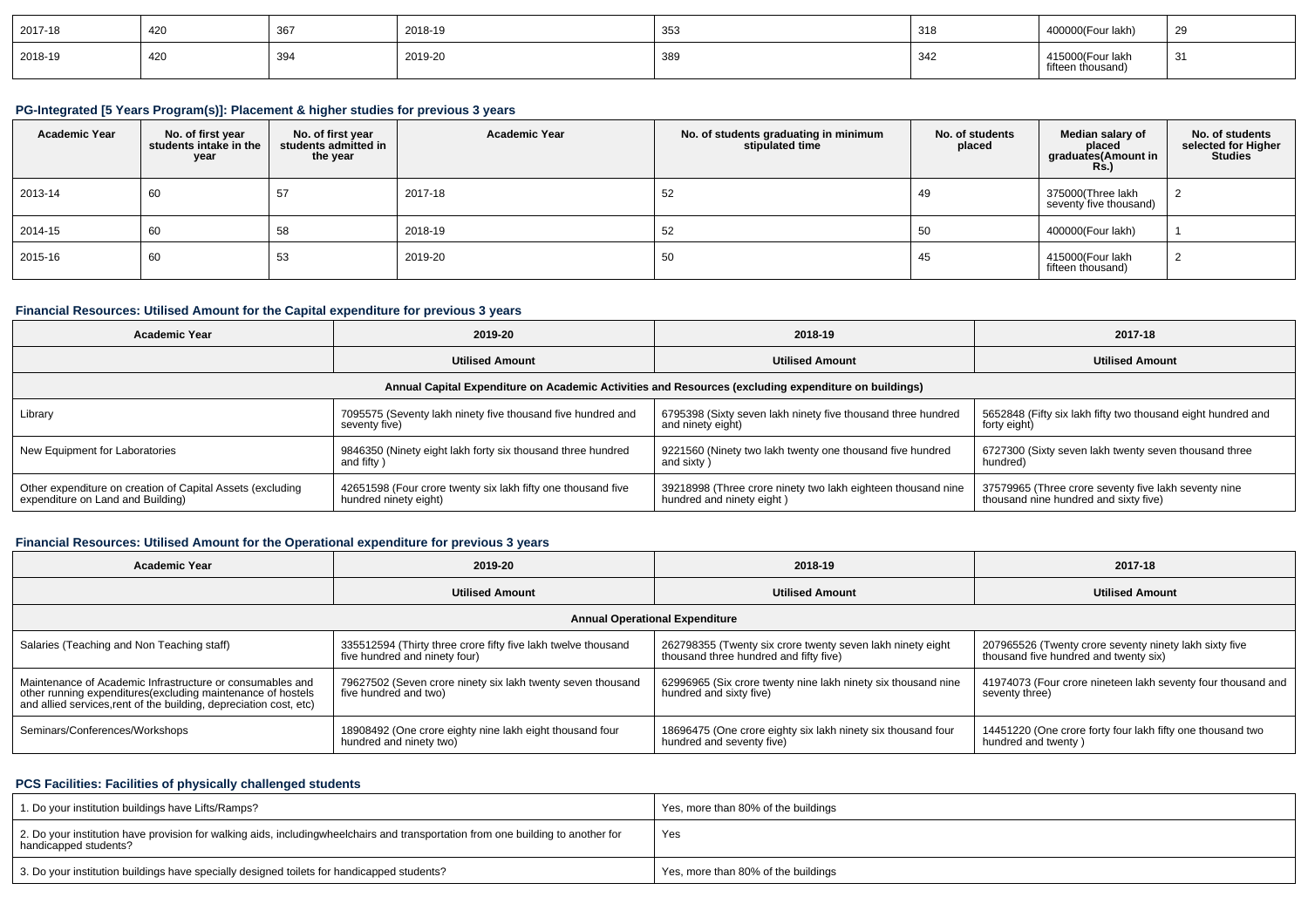### **Faculty Details**

| Srno           | Name                      | Age    | <b>Designation</b>     | Gender | Qualification | <b>Experience (In</b><br>Months) | <b>Is Associated</b><br><b>Last Year</b> | Currently<br>working with<br>institution? | <b>Joining Date</b> | <b>Leaving Date</b>      | <b>Association type</b> |
|----------------|---------------------------|--------|------------------------|--------|---------------|----------------------------------|------------------------------------------|-------------------------------------------|---------------------|--------------------------|-------------------------|
| $\overline{1}$ | Devaraju S                | 44     | Professor              | Male   | Ph.D          | 220                              | Yes                                      | Yes                                       | 16-05-2019          | Ξ.                       | Regular                 |
| $\overline{2}$ | Vijayasamundesw<br>ari R  | 49     | Professor              | Female | Ph.D          | 255                              | Yes                                      | Yes                                       | 22-06-2000          | --                       | Regular                 |
| 3              | Kathirvel K               | 41     | Associate<br>Professor | Male   | Ph.D          | 159                              | Yes                                      | Yes                                       | 12-01-2009          | $\overline{\phantom{a}}$ | Regular                 |
| 4              | Mehmudha M                | 51     | Associate<br>Professor | Female | Ph.D          | 123                              | Yes                                      | Yes                                       | 25-05-2015          | --                       | Regular                 |
| 5              | Princess Carmel<br>Mary X | 37     | Assistant<br>Professor | Female | M. Phil       | 156                              | Yes                                      | Yes                                       | 02-06-2008          | --                       | Regular                 |
| 6              | Sharon Rose S             | 29     | Assistant<br>Professor | Female | M. Phil       | 70                               | Yes                                      | Yes                                       | 17-12-2014          | $\overline{\phantom{a}}$ | Regular                 |
| $\overline{7}$ | Priyadharsini S           | 30     | Assistant<br>Professor | Female | <b>NET</b>    | 74                               | Yes                                      | Yes                                       | 26-05-2014          | $\overline{\phantom{a}}$ | Regular                 |
| 8              | Kungumaraj E              | 33     | Assistant<br>Professor | Male   | Ph.D          | 112                              | Yes                                      | Yes                                       | 01-06-2015          | $\overline{\phantom{a}}$ | Regular                 |
| 9              | Malarvizhi K              | 28     | Assistant<br>Professor | Female | M. Phil       | 51                               | Yes                                      | Yes                                       | 30-05-2016          | --                       | Regular                 |
| 10             | Sandhya S                 | 29     | Assistant<br>Professor | Female | <b>MCA</b>    | 63                               | Yes                                      | Yes                                       | 04-06-2015          | $\overline{\phantom{a}}$ | Regular                 |
| 11             | Indumathi P               | 34     | Assistant<br>Professor | Female | M. Phil       | 132                              | Yes                                      | Yes                                       | 30-05-2016          | --                       | Regular                 |
| 12             | Saraswathi S              | 38     | Professor              | Female | Ph.D          | 169                              | Yes                                      | Yes                                       | 19-06-2013          | $\overline{\phantom{a}}$ | Regular                 |
| 13             | Abdul Faiz A              | 28     | Assistant<br>Professor | Male   | M. Phil       | 87                               | Yes                                      | Yes                                       | 10-06-2016          | --                       | Regular                 |
| 14             | Veeramanikandas<br>amy T  | 42     | Associate<br>Professor | Male   | Ph.D          | 182                              | Yes                                      | Yes                                       | 02-06-2008          | --                       | Regular                 |
| 15             | Sunitha C                 | 47     | Professor              | Female | Ph.D          | 305                              | Yes                                      | Yes                                       | 01-06-2006          | --                       | Regular                 |
| 16             | Meena Preethi B           | 34     | Assistant<br>Professor | Female | M. Phil       | 147                              | Yes                                      | Yes                                       | 18-05-2010          | $\overline{\phantom{a}}$ | Regular                 |
| 17             | Karthika S                | 30     | Assistant<br>Professor | Female | M. Phil       | 70                               | Yes                                      | Yes                                       | 08-12-2014          | $\overline{\phantom{a}}$ | Regular                 |
| 18             | Subha C                   | 40     | Assistant<br>Professor | Female | M. Phil       | 171                              | Yes                                      | Yes                                       | 09-07-2007          | --                       | Regular                 |
| $\vert$ 19     | Suchitra B                | 36     | Assistant<br>Professor | Female | M. Phil       | 164                              | Yes                                      | Yes                                       | 01-04-2010          | $\overline{\phantom{a}}$ | Regular                 |
| 20             | Ketzial Jebaseeli<br>Κ    | 32     | Assistant<br>Professor | Female | <b>MCA</b>    | 110                              | Yes                                      | Yes                                       | 01-06-2012          | $\sim$                   | Regular                 |
| 21             | Lalitha R                 | 41     | Associate<br>Professor | Female | <b>SET</b>    | 234                              | Yes                                      | Yes                                       | 18-07-2005          | $\overline{\phantom{a}}$ | Regular                 |
| 22             | Caroline Mary A           | $30\,$ | Assistant<br>Professor | Female | <b>NET</b>    | 80                               | Yes                                      | Yes                                       | 08-12-2014          | $\sim$                   | Regular                 |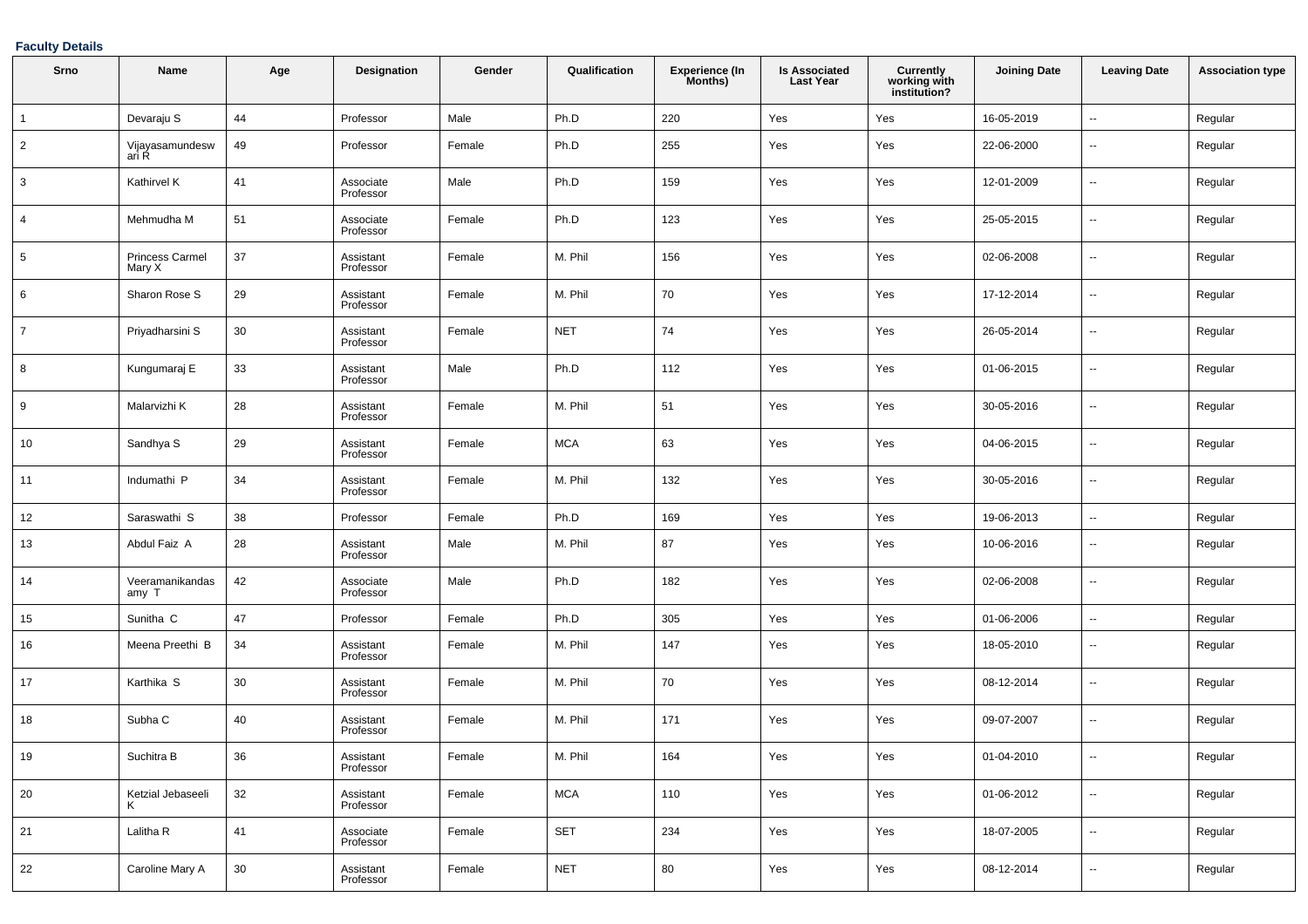| 23 | Sowkarthika V        | 33 | Assistant<br>Professor | Female | <b>MBA</b> | 126 | Yes | Yes | 25-05-2016 | $\overline{\phantom{a}}$ | Regular |
|----|----------------------|----|------------------------|--------|------------|-----|-----|-----|------------|--------------------------|---------|
| 24 | Gayathri N           | 27 | Assistant<br>Professor | Female | M.Sc.      | 57  | Yes | Yes | 01-06-2016 | $\sim$                   | Regular |
| 25 | Manikandan M         | 40 | Professor              | Male   | Ph.D       | 210 | Yes | Yes | 19-08-2002 | $\sim$                   | Regular |
| 26 | Renukadevi KP        | 41 | Associate<br>Professor | Female | Ph.D       | 210 | Yes | Yes | 06-06-2012 | $\overline{\phantom{a}}$ | Regular |
| 27 | Anbumalar S          | 46 | Professor              | Female | Ph.D       | 246 | Yes | Yes | 05-06-2007 | $\overline{\phantom{a}}$ | Regular |
| 28 | Nithya Priya M       | 28 | Assistant<br>Professor | Female | M. Phil    | 64  | Yes | Yes | 25-05-2015 | $\overline{\phantom{a}}$ | Regular |
| 29 | Sivakumar N          | 38 | Professor              | Male   | Ph.D       | 171 | Yes | Yes | 15-06-2012 | $\overline{\phantom{a}}$ | Regular |
| 30 | Bhuvaneshwari M      | 33 | Assistant<br>Professor | Female | M. Phil    | 97  | Yes | Yes | 06-06-2013 | $\overline{\phantom{a}}$ | Regular |
| 31 | Santhanalakshmi      | 37 | Professor              | Female | Ph.D       | 198 | Yes | Yes | 02-01-2008 | $\overline{\phantom{a}}$ | Regular |
| 32 | Manikandan C         | 33 | Assistant<br>Professor | Male   | M. Phil    | 111 | Yes | Yes | 08-06-2016 | $\overline{\phantom{a}}$ | Regular |
| 33 | Alagarsamy A         | 49 | Professor              | Male   | Ph.D       | 339 | Yes | Yes | 01-06-2007 | $\overline{\phantom{a}}$ | Regular |
| 34 | Senthilvadivu S      | 31 | Assistant<br>Professor | Female | M. Phil    | 98  | Yes | No  | 06-02-2013 | 16-06-2020               | Regular |
| 35 | Murali N             | 44 | Professor              | Male   | Ph.D       | 235 | Yes | Yes | 02-06-2008 | ۰.                       | Regular |
| 36 | Boobathi C           | 44 | Assistant<br>Professor | Male   | M. Phil    | 228 | Yes | Yes | 26-06-2013 | $\overline{\phantom{a}}$ | Regular |
| 37 | Nandhini R           | 27 | Assistant<br>Professor | Female | M.A        | 51  | Yes | Yes | 05-01-2017 | $\overline{\phantom{a}}$ | Regular |
| 38 | Sakthivel R          | 29 | Assistant<br>Professor | Male   | M. Phil    | 75  | Yes | Yes | 31-05-2016 | $\overline{\phantom{a}}$ | Regular |
| 39 | Rajkalpana M         | 30 | Assistant<br>Professor | Female | M. Phil    | 108 | Yes | Yes | 04-06-2012 | $\overline{\phantom{a}}$ | Regular |
| 40 | Kavithamani M        | 42 | Associate<br>Professor | Female | Ph.D       | 76  | Yes | Yes | 26-05-2014 | $\overline{\phantom{a}}$ | Regular |
| 41 | Ponnalagu K          | 45 | Professor              | Female | Ph.D       | 238 | Yes | Yes | 25-05-2015 | $\overline{\phantom{a}}$ | Regular |
| 42 | Sruthi B             | 26 | Assistant<br>Professor | Female | M.Sc.      | 51  | Yes | Yes | 24-06-2016 | $\overline{\phantom{a}}$ | Regular |
| 43 | Ajitha N             | 29 | Assistant<br>Professor | Female | <b>MCA</b> | 62  | Yes | Yes | 07-07-2015 | $\overline{\phantom{a}}$ | Regular |
| 44 | Saranya J            | 29 | Assistant<br>Professor | Female | M. Phil    | 99  | Yes | No  | 17-06-2013 | 15-06-2020               | Regular |
| 45 | Gandhimathi D        | 40 | Assistant<br>Professor | Female | M. Phil    | 195 | Yes | No  | 02-06-2008 | 20-02-2020               | Regular |
| 46 | Malarkodi K P        | 35 | Assistant<br>Professor | Female | Ph.D       | 139 | Yes | Yes | 25-05-2015 | $\sim$                   | Regular |
| 47 | Saravanakumar O<br>м | 41 | Professor              | Male   | Ph.D       | 209 | Yes | Yes | 01-06-2007 | $\sim$                   | Regular |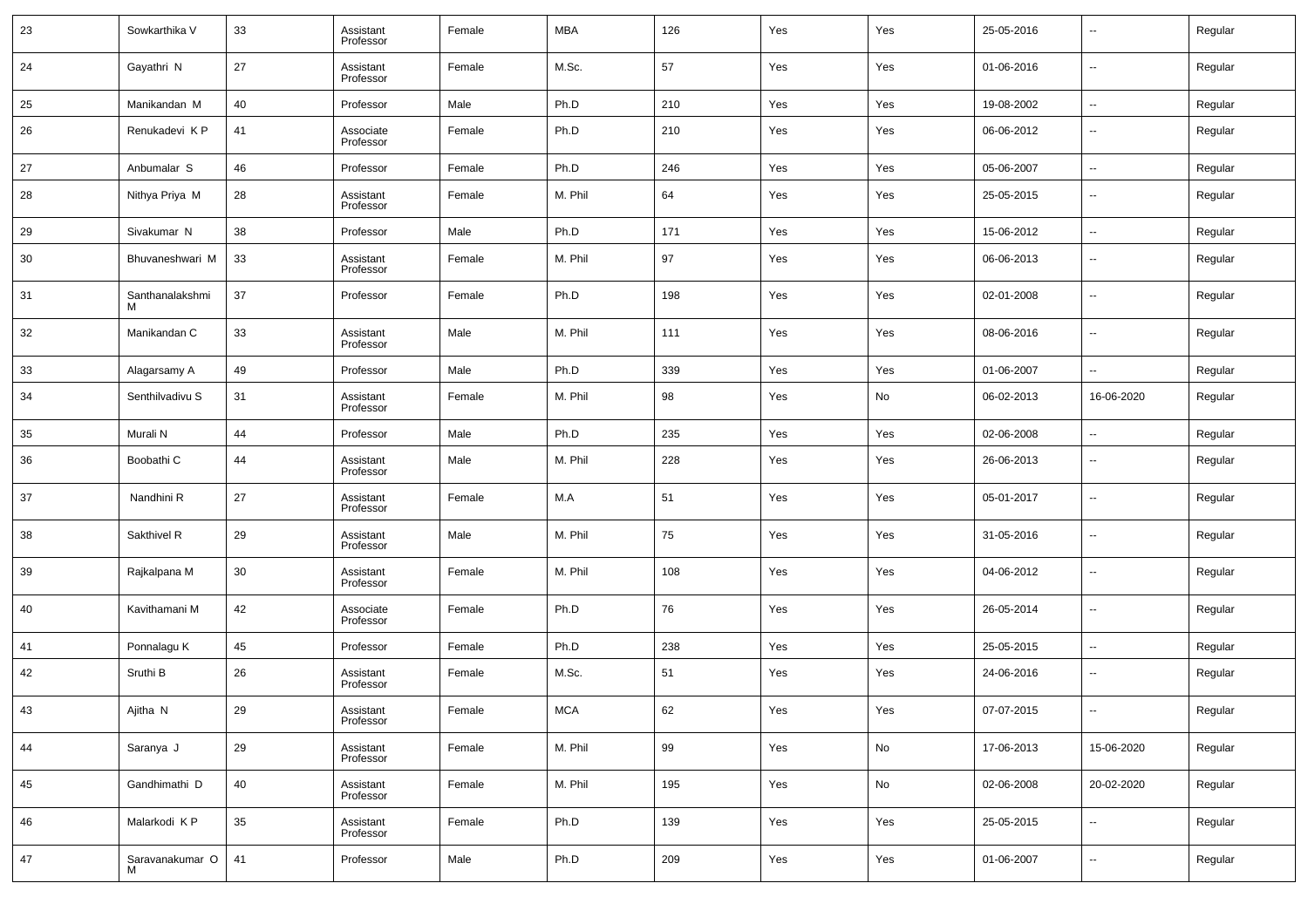| 48 | Sudheesh S                | 32 | Assistant<br>Professor | Male   | M. Phil    | 108 | Yes | Yes | 12-09-2011 | $\overline{\phantom{a}}$ | Regular |
|----|---------------------------|----|------------------------|--------|------------|-----|-----|-----|------------|--------------------------|---------|
| 49 | Joselin J                 | 35 | Assistant<br>Professor | Female | M. Phil    | 149 | Yes | Yes | 12-06-2009 | $\overline{\phantom{a}}$ | Regular |
| 50 | Kundalakesi M             | 37 | Assistant<br>Professor | Female | M. Phil    | 171 | Yes | Yes | 09-06-2011 | $\overline{\phantom{a}}$ | Regular |
| 51 | Jeevitha                  | 33 | Assistant<br>Professor | Female | <b>MCA</b> | 121 | Yes | Yes | 03-06-2015 | $\overline{\phantom{a}}$ | Regular |
| 52 | Poornima K M              | 39 | Assistant<br>Professor | Female | M. Phil    | 110 | Yes | Yes | 29-11-2016 | $\overline{\phantom{a}}$ | Regular |
| 53 | Subramaniyan V            | 37 | Assistant<br>Professor | Male   | M. Phil    | 155 | Yes | Yes | 12-06-2009 | $\overline{\phantom{a}}$ | Regular |
| 54 | Kanimozhi N               | 33 | Assistant<br>Professor | Female | M.Sc.      | 123 | Yes | Yes | 15-06-2011 | $\overline{\phantom{a}}$ | Regular |
| 55 | Jaya Prakash N            | 36 | Assistant<br>Professor | Male   | M. Phil    | 126 | Yes | Yes | 13-06-2016 | $\overline{\phantom{a}}$ | Regular |
| 56 | Rajakumar V J             | 37 | Assistant<br>Professor | Male   | <b>MCA</b> | 162 | Yes | Yes | 01-04-2010 | $\overline{\phantom{a}}$ | Regular |
| 57 | Akila R                   | 30 | Assistant<br>Professor | Female | <b>MCA</b> | 76  | Yes | Yes | 26-05-2014 | $\overline{\phantom{a}}$ | Regular |
| 58 | Sathish Kumar G           | 35 | Assistant<br>Professor | Male   | <b>MBA</b> | 156 | Yes | Yes | 01-06-2010 | $\overline{\phantom{a}}$ | Regular |
| 59 | Sri Durga Devi R          | 37 | Assistant<br>Professor | Female | Ph.D       | 173 | Yes | Yes | 01-06-2006 | $\overline{\phantom{a}}$ | Regular |
| 60 | Vasanth Nirmal<br>Bosco J | 38 | Professor              | Male   | M. Phil    | 197 | Yes | Yes | 01-06-2007 | $\overline{\phantom{a}}$ | Regular |
| 61 | Nandhini B                | 35 | Associate<br>Professor | Female | Ph.D       | 65  | Yes | Yes | 13-06-2016 | $\overline{\phantom{a}}$ | Regular |
| 62 | Sivabagyam KR             | 47 | Professor              | Female | Ph.D       | 234 | Yes | Yes | 03-06-2013 | $\overline{\phantom{a}}$ | Regular |
| 63 | Chandra Devi P            | 36 | Assistant<br>Professor | Female | M. Phil    | 108 | Yes | Yes | 07-06-2016 | $\overline{\phantom{a}}$ | Regular |
| 64 | Senthilkumar K            | 41 | Professor              | Male   | Ph.D       | 240 | Yes | No  | 08-06-2011 | 12-06-2020               | Regular |
| 65 | Asha S                    | 37 | Assistant<br>Professor | Female | Ph.D       | 137 | Yes | No  | 25-05-2015 | 19-06-2020               | Regular |
| 66 | Vaishnavi S               | 27 | Assistant<br>Professor | Female | M.COM      | 36  | Yes | No  | 09-05-2018 | 29-05-2020               | Regular |
| 67 | Akhila S                  | 30 | Assistant<br>Professor | Female | M. Phil    | 66  | Yes | Yes | 01-06-2015 | $\overline{\phantom{a}}$ | Regular |
| 68 | Jesintha P                | 33 | Assistant<br>Professor | Female | M. Phil    | 113 | Yes | Yes | 13-06-2016 | $\overline{\phantom{a}}$ | Regular |
| 69 | Sangeetha Antony          | 36 | Assistant<br>Professor | Female | <b>NET</b> | 149 | Yes | Yes | 02-06-2008 | $\overline{\phantom{a}}$ | Regular |
| 70 | Chandrasekar A            | 31 | Assistant<br>Professor | Male   | <b>NET</b> | 88  | Yes | Yes | 03-06-2013 | $\overline{\phantom{a}}$ | Regular |
| 71 | Swarnalatha S             | 45 | Professor              | Female | Ph.D       | 193 | Yes | Yes | 04-07-2005 | $\overline{\phantom{a}}$ | Regular |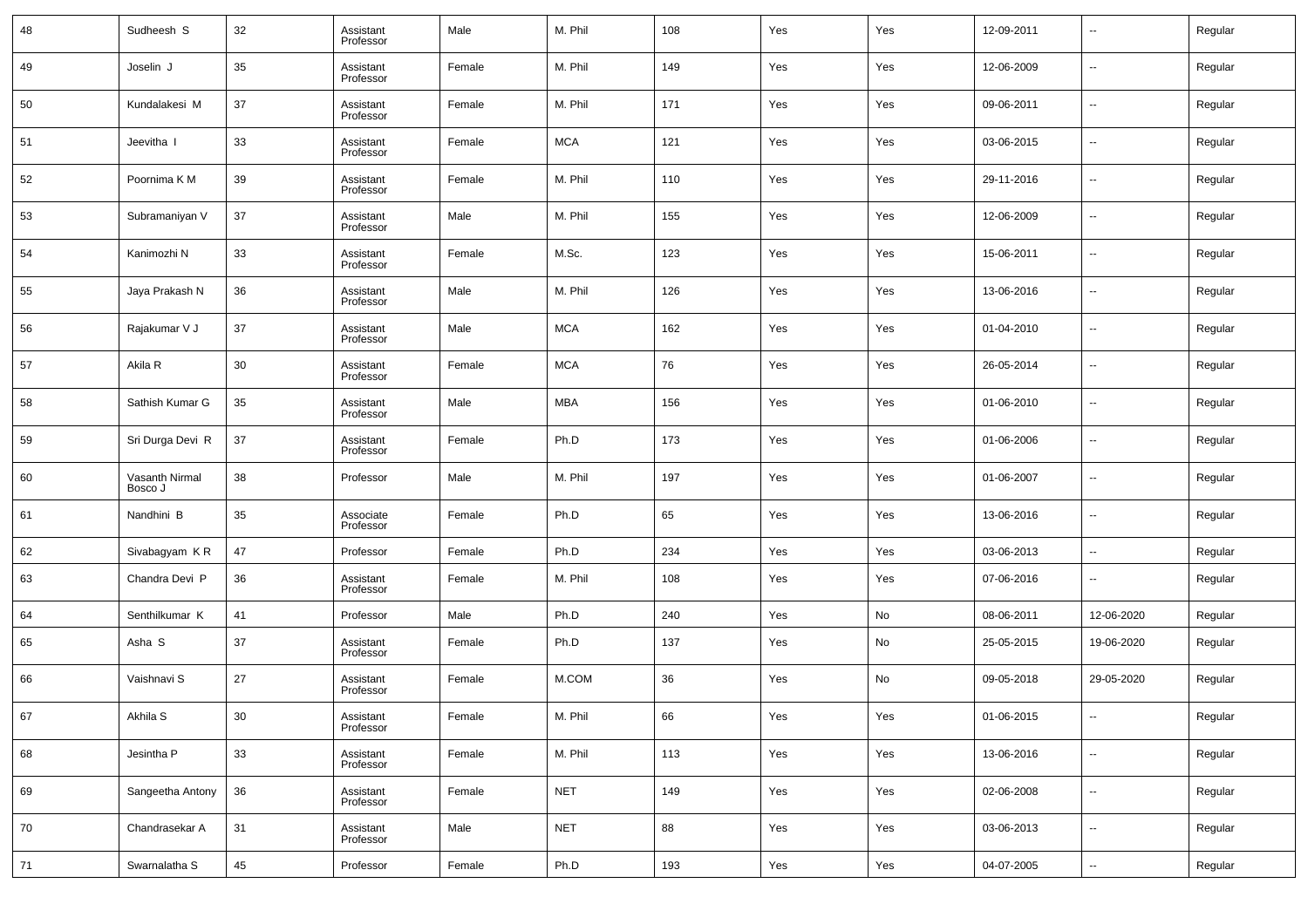| 72 | Nehru M                 | 32 | Assistant<br>Professor | Male   | M.A         | 87  | Yes | Yes | 08-07-2013 | $\overline{\phantom{a}}$ | Regular |
|----|-------------------------|----|------------------------|--------|-------------|-----|-----|-----|------------|--------------------------|---------|
| 73 | Deephika A              | 28 | Assistant<br>Professor | Female | M. Phil     | 79  | Yes | Yes | 25-05-2015 | $\overline{\phantom{a}}$ | Regular |
| 74 | Krishnamoorthy S        | 71 | Professor              | Male   | Ph.D        | 536 | Yes | Yes | 10-06-2007 | $\overline{\phantom{a}}$ | Regular |
| 75 | Gokila P                | 29 | Assistant<br>Professor | Female | M. Phil     | 85  | Yes | Yes | 03-06-2013 | $\overline{\phantom{a}}$ | Regular |
| 76 | Gayathri N              | 30 | Assistant<br>Professor | Female | <b>SLET</b> | 64  | Yes | Yes | 25-05-2016 | $\overline{\phantom{a}}$ | Regular |
| 77 | Gowri P                 | 28 | Assistant<br>Professor | Female | M. Phil     | 62  | Yes | Yes | 10-06-2015 | --                       | Regular |
| 78 | Shona D                 | 40 | Assistant<br>Professor | Female | M. Phil     | 207 | Yes | No  | 03-06-2013 | 31-12-2020               | Regular |
| 79 | Balaji C                | 35 | Assistant<br>Professor | Male   | <b>MCA</b>  | 147 | Yes | Yes | 11-06-2016 | ۰.                       | Regular |
| 80 | Ramajayam G             | 41 | Assistant<br>Professor | Female | <b>MCA</b>  | 194 | Yes | No  | 03-06-2013 | 30-06-2020               | Regular |
| 81 | Jenifer M               | 30 | Assistant<br>Professor | Female | M. Phil     | 84  | Yes | Yes | 22-11-2013 | $\overline{\phantom{a}}$ | Regular |
| 82 | Ramya U                 | 26 | Assistant<br>Professor | Female | <b>MCA</b>  | 52  | No  | Yes | 02-11-2020 | $\overline{\phantom{a}}$ | Regular |
| 83 | Umamaheswari S          | 40 | Assistant<br>Professor | Female | M. Phil     | 172 | Yes | Yes | 01-06-2006 | $\overline{\phantom{a}}$ | Regular |
| 84 | Sithara A               | 31 | Assistant<br>Professor | Female | <b>NET</b>  | 108 | Yes | Yes | 01-06-2012 | $\overline{\phantom{a}}$ | Regular |
| 85 | Rajkumar R              | 34 | Assistant<br>Professor | Male   | M. Phil     | 130 | Yes | Yes | 27-11-2009 | $\overline{\phantom{a}}$ | Regular |
| 86 | Devika Rani<br>Dhivya K | 31 | Assistant<br>Professor | Female | M. Phil     | 98  | Yes | Yes | 10-12-2012 | ۰.                       | Regular |
| 87 | Revathi V               | 28 | Assistant<br>Professor | Female | M.Sc.       | 74  | Yes | No  | 13-06-2016 | 08-07-2020               | Regular |
| 88 | Jeen Marseline K<br>S   | 49 | Professor              | Female | Ph.D        | 290 | Yes | Yes | 11-07-2007 | --                       | Regular |
| 89 | Deepa B                 | 41 | Assistant<br>Professor | Female | <b>MCA</b>  | 173 | Yes | Yes | 03-07-2009 | $\overline{\phantom{a}}$ | Regular |
| 90 | Ranjani R               | 33 | Assistant<br>Professor | Female | <b>NET</b>  | 114 | Yes | Yes | 02-12-2011 | $\overline{\phantom{a}}$ | Regular |
| 91 | Dhiviyaa                | 27 | Assistant<br>Professor | Female | M.Sc.       | 52  | Yes | No  | 15-06-2016 | 11-06-2020               | Regular |
| 92 | Nandhini S              | 46 | Assistant<br>Professor | Female | M. Phil     | 204 | Yes | Yes | 03-06-2013 | $\overline{\phantom{a}}$ | Regular |
| 93 | Anitha<br>Priyadarshini | 41 | Assistant<br>Professor | Female | <b>MCA</b>  | 168 | Yes | Yes | 08-12-2014 | $\sim$                   | Regular |
| 94 | Arjunraj G              | 36 | Assistant<br>Professor | Male   | <b>MBA</b>  | 150 | Yes | Yes | 19-11-2010 | $\overline{\phantom{a}}$ | Regular |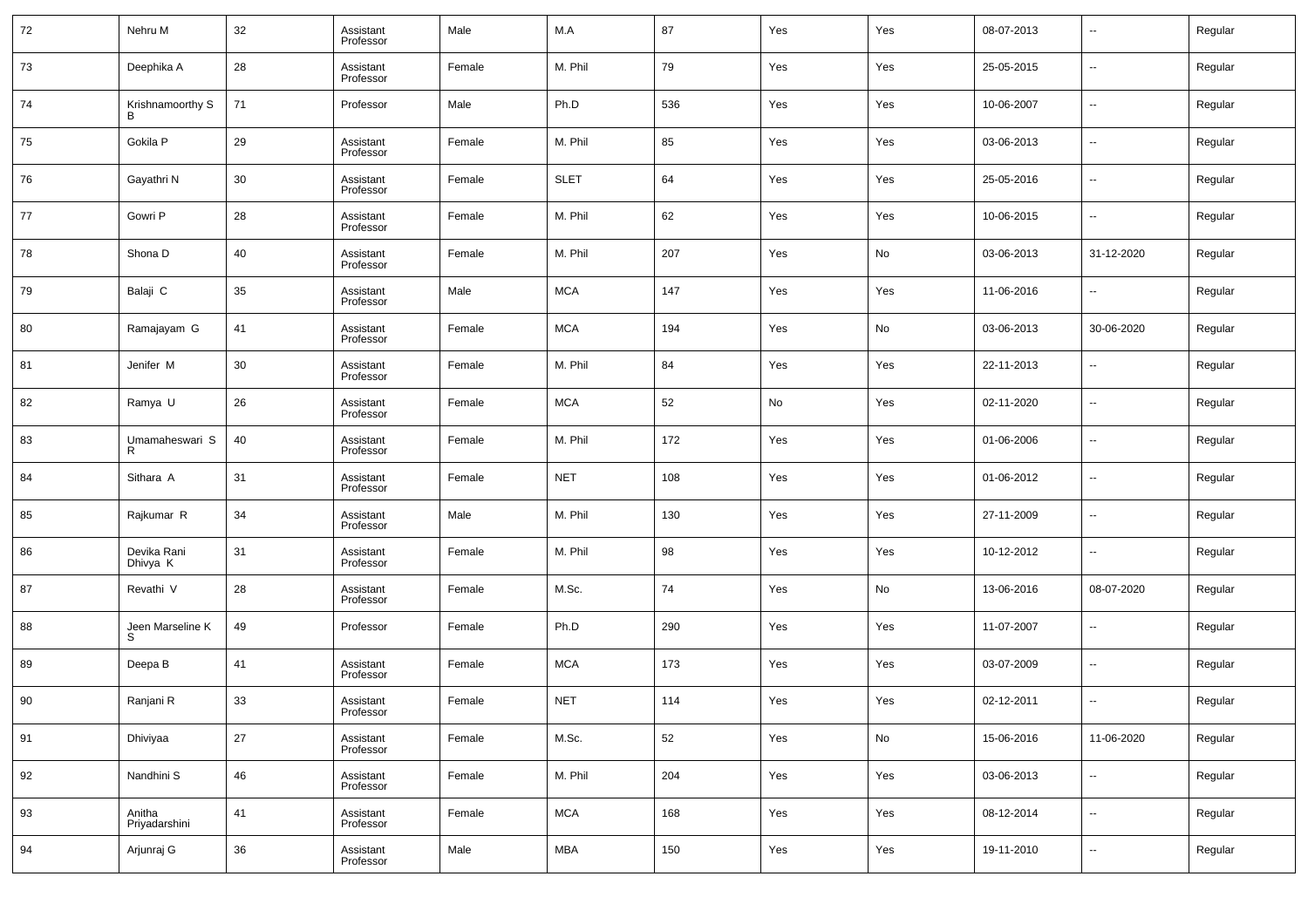| 95  | Rinsey Antony V              | 34 | Assistant<br>Professor | Female | <b>NET</b> | 108        | Yes | Yes | 25-05-2014 | $\overline{\phantom{a}}$ | Regular |
|-----|------------------------------|----|------------------------|--------|------------|------------|-----|-----|------------|--------------------------|---------|
| 96  | Savitha C                    | 38 | Assistant<br>Professor | Female | M.Sc.      | 160        | Yes | Yes | 11-06-2007 | $\overline{\phantom{a}}$ | Regular |
| 97  | Aarthi Rashmi B              | 44 | Assistant<br>Professor | Female | M.Sc.      | 228        | Yes | Yes | 09-07-2009 | $\overline{\phantom{a}}$ | Regular |
| 98  | Aswathi P                    | 30 | Assistant<br>Professor | Female | M.Sc.      | 76         | Yes | No  | 15-06-2016 | 19-10-2020               | Regular |
| 99  | Vanithamani P                | 28 | Assistant<br>Professor | Female | M. Phil    | 64         | Yes | No  | 25-05-2015 | 08-07-2020               | Regular |
| 100 | Gayathiri Devi C             | 43 | Professor              | Female | Ph.D       | 198        | Yes | Yes | 01-01-2015 | $\overline{\phantom{a}}$ | Regular |
| 101 | Vijimol J                    | 37 | Professor              | Female | Ph.D       | 197        | Yes | Yes | 29-12-2009 | --                       | Regular |
| 102 | Kovarthini M                 | 26 | Assistant<br>Professor | Female | M.COM      | 51         | Yes | Yes | 08-06-2016 | $\sim$                   | Regular |
| 103 | Catherine Arputha<br>Divya X | 29 | Assistant<br>Professor | Female | M.COM      | 60         | Yes | Yes | 13-06-2016 | $\overline{\phantom{a}}$ | Regular |
| 104 | Moorthy R                    | 41 | Associate<br>Professor | Male   | Ph.D       | 234        | Yes | Yes | 01-04-2010 | $\overline{\phantom{a}}$ | Regular |
| 105 | Mohan P                      | 46 | Associate<br>Professor | Male   | Ph.D       | 156        | Yes | Yes | 26-05-2010 | $\overline{\phantom{a}}$ | Regular |
| 106 | Myvizhi T                    | 32 | Associate<br>Professor | Female | Ph.D       | 63         | Yes | Yes | 25-05-2015 | $\overline{\phantom{a}}$ | Regular |
| 107 | Kavitha I J                  | 36 | Associate<br>Professor | Female | Ph.D       | 160        | Yes | Yes | 22-11-2010 | $\overline{\phantom{a}}$ | Regular |
| 108 | Dayana Mathew                | 30 | Assistant<br>Professor | Female | M. Phil    | 75         | Yes | Yes | 07-01-2015 | $\overline{\phantom{a}}$ | Regular |
| 109 | Karunashree V S              | 29 | Assistant<br>Professor | Female | M. Phil    | 75         | Yes | No  | 31-05-2016 | 26-06-2020               | Regular |
| 110 | Umamaheswari K               | 37 | Assistant<br>Professor | Female | M. Phil    | 147        | Yes | Yes | 15-07-2009 | $\overline{\phantom{a}}$ | Regular |
| 111 | Durgadevi S                  | 29 | Assistant<br>Professor | Female | M. Phil    | 77         | Yes | Yes | 26-05-2014 | $\overline{\phantom{a}}$ | Regular |
| 112 | Nirmaladevi K                | 29 | Assistant<br>Professor | Female | M. Phil    | 64         | Yes | Yes | 25-05-2015 | $\overline{\phantom{a}}$ | Regular |
| 113 | Ambika S                     | 37 | Assistant<br>Professor | Female | Ph.D       | 135        | Yes | Yes | 13-06-2016 | $\overline{\phantom{a}}$ | Regular |
| 114 | Sindhiya B                   | 32 | Assistant<br>Professor | Female | M. Phil    | 63         | Yes | Yes | 04-06-2015 | $\overline{\phantom{a}}$ | Regular |
| 115 | Jambunathan S                | 32 | Assistant<br>Professor | Male   | M.Sc.      | 123        | Yes | Yes | 11-06-2016 | $\overline{\phantom{a}}$ | Regular |
| 116 | Lekha J                      | 36 | Associate<br>Professor | Female | Ph.D       | 172        | Yes | Yes | 19-05-2010 | $\overline{\phantom{a}}$ | Regular |
| 117 | Shobana A                    | 30 | Assistant<br>Professor | Female | <b>MCA</b> | ${\bf 76}$ | Yes | Yes | 26-05-2014 | $\overline{\phantom{a}}$ | Regular |
| 118 | Sambath K                    | 45 | Professor              | Male   | Ph.D       | 280        | Yes | Yes | 01-06-2005 | $\overline{\phantom{a}}$ | Regular |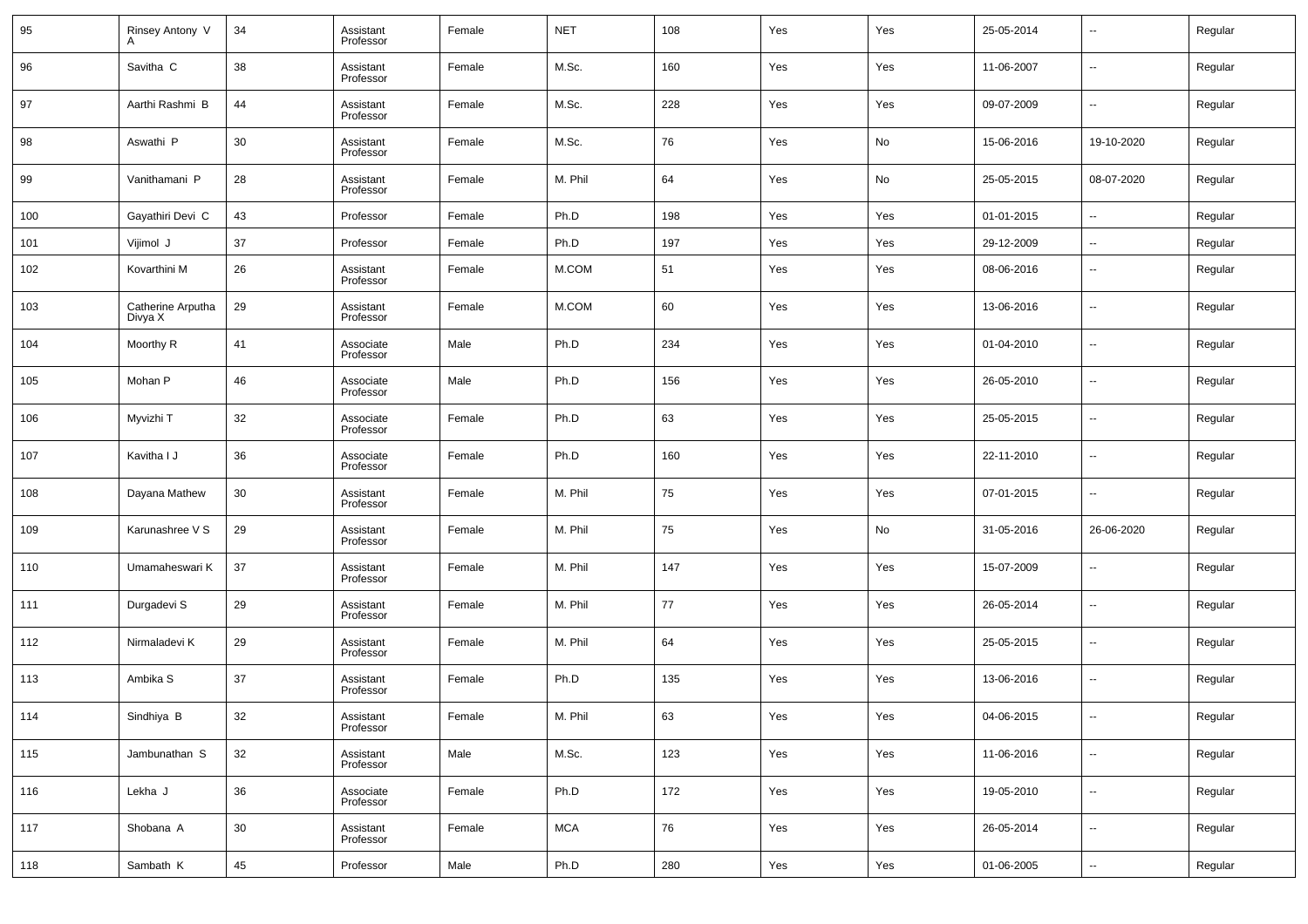| 119 | Rajesh AP                | 35 | Assistant<br>Professor | Male   | <b>NET</b>  | 111 | Yes | Yes | 01-07-2011 | $\overline{\phantom{a}}$ | Regular |
|-----|--------------------------|----|------------------------|--------|-------------|-----|-----|-----|------------|--------------------------|---------|
| 120 | Rajanandini S            | 36 | Assistant<br>Professor | Female | M. Phil     | 159 | Yes | Yes | 02-06-2008 | $\overline{\phantom{a}}$ | Regular |
| 121 | Sounthararaj A C         | 37 | Associate<br>Professor | Male   | Ph.D        | 184 | Yes | Yes | 01-06-2011 | $\overline{\phantom{a}}$ | Regular |
| 122 | Dhanalakshmi S           | 39 | Professor              | Female | Ph.D        | 193 | Yes | Yes | 05-12-2014 | $\overline{\phantom{a}}$ | Regular |
| 123 | Dhana<br>Priyadharsini K | 26 | Assistant<br>Professor | Female | M.Sc.       | 52  | Yes | Yes | 15-06-2016 | $\overline{\phantom{a}}$ | Regular |
| 124 | Shobana D                | 40 | Assistant<br>Professor | Female | M. Phil     | 194 | Yes | Yes | 05-01-2005 | $\overline{\phantom{a}}$ | Regular |
| 125 | Valarmathi V             | 33 | Assistant<br>Professor | Female | <b>SLET</b> | 122 | Yes | Yes | 13-07-2010 | --                       | Regular |
| 126 | Kirthika B               | 31 | Assistant<br>Professor | Female | <b>SET</b>  | 110 | Yes | Yes | 01-06-2012 | $\overline{\phantom{a}}$ | Regular |
| 127 | Sumalatha G              | 40 | Assistant<br>Professor | Female | M. Phil     | 193 | Yes | Yes | 26-06-2007 | $\overline{\phantom{a}}$ | Regular |
| 128 | Joshna S                 | 28 | Assistant<br>Professor | Female | M.Sc.       | 76  | Yes | No  | 26-05-2014 | 30-06-2020               | Regular |
| 129 | Kavitha S                | 33 | Assistant<br>Professor | Female | M. Phil     | 63  | Yes | No  | 01-07-2015 | 27-06-2020               | Regular |
| 130 | Radha Krishnan S<br>P    | 35 | Assistant<br>Professor | Male   | <b>MBA</b>  | 180 | Yes | Yes | 16-06-2016 | $\overline{\phantom{a}}$ | Regular |
| 131 | Srinivasan J             | 44 | Assistant<br>Professor | Male   | M.Sc.       | 170 | Yes | Yes | 18-06-2008 | $\overline{\phantom{a}}$ | Regular |
| 132 | Senthil Kumar J          | 41 | Professor              | Male   | Ph.D        | 210 | Yes | Yes | 13-06-2008 | $\overline{\phantom{a}}$ | Regular |
| 133 | Jayashree S              | 31 | Assistant<br>Professor | Female | M. Phil     | 88  | Yes | Yes | 03-06-2013 | $\sim$                   | Regular |
| 134 | Subha S                  | 44 | Professor              | Female | Ph.D        | 278 | Yes | Yes | 10-12-2012 | $\overline{\phantom{a}}$ | Regular |
| 135 | Aardhra<br>Vasudevan     | 32 | Assistant<br>Professor | Female | M.COM       | 110 | Yes | No  | 01-06-2015 | 26-06-2020               | Regular |
| 136 | Nalini K                 | 30 | Assistant<br>Professor | Female | M. Phil     | 109 | Yes | Yes | 21-01-2013 | $\overline{\phantom{a}}$ | Regular |
| 137 | Amutha P V               | 38 | Associate<br>Professor | Female | Ph.D        | 153 | Yes | Yes | 04-06-2014 | $\overline{\phantom{a}}$ | Regular |
| 138 | Sudha R                  | 33 | Assistant<br>Professor | Female | <b>NET</b>  | 119 | Yes | Yes | 19-01-2011 | $\overline{\phantom{a}}$ | Regular |
| 139 | Saranya T                | 26 | Assistant<br>Professor | Female | M. Phil     | 51  | Yes | Yes | 08-06-2016 | $\overline{\phantom{a}}$ | Regular |
| 140 | Mohana Priya B           | 32 | Assistant<br>Professor | Female | <b>NET</b>  | 75  | Yes | Yes | 16-07-2014 | $\overline{\phantom{a}}$ | Regular |
| 141 | Julian Gnana<br>Dhas C   | 43 | Professor              | Male   | <b>NET</b>  | 231 | Yes | Yes | 02-06-2014 | $\overline{\phantom{a}}$ | Regular |
| 142 | Karthika P               | 41 | Assistant<br>Professor | Female | M. Phil     | 193 | Yes | Yes | 09-06-2014 | $\overline{\phantom{a}}$ | Regular |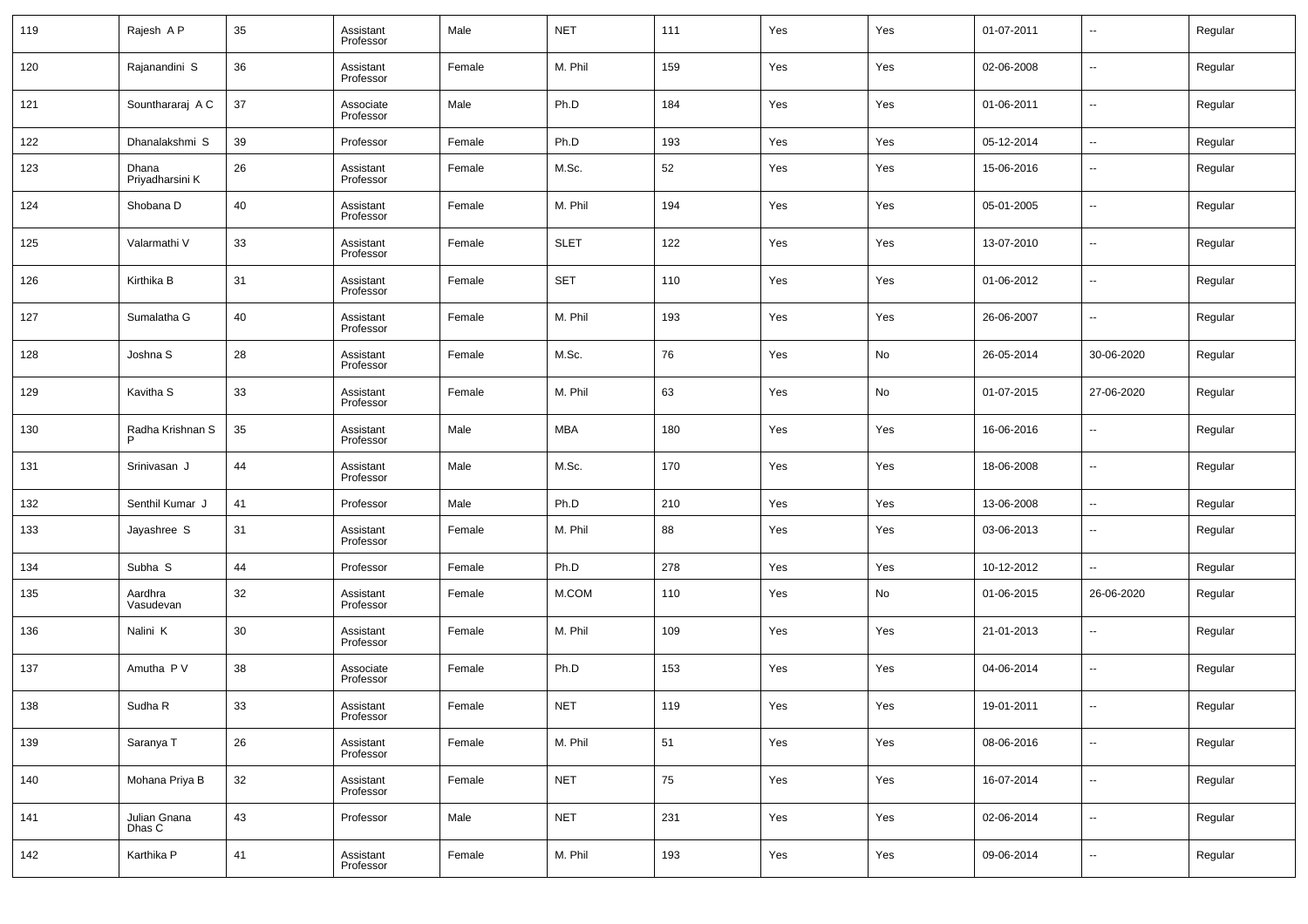| 143 | Sarulatha K                    | 34 | Associate<br>Professor | Female | Ph.D        | 111    | Yes | Yes | 22-06-2016 | $\overline{\phantom{a}}$ | Regular |
|-----|--------------------------------|----|------------------------|--------|-------------|--------|-----|-----|------------|--------------------------|---------|
| 144 | Kavitha R                      | 40 | Associate<br>Professor | Female | Ph.D        | 170    | Yes | Yes | 01-06-2007 | $\overline{\phantom{a}}$ | Regular |
| 145 | Sathya S                       | 31 | Assistant<br>Professor | Female | M. Phil     | 109    | Yes | Yes | 13-06-2011 | $\overline{\phantom{a}}$ | Regular |
| 146 | Vijayalakshmi P                | 39 | Professor              | Female | Ph.D        | 193    | Yes | Yes | 10-06-2009 | ۰.                       | Regular |
| 147 | Kowsalya A                     | 29 | Assistant<br>Professor | Female | M.Sc.       | 51     | Yes | No  | 23-05-2016 | 08-06-2020               | Regular |
| 148 | SOWMINI N                      | 25 | Assistant<br>Professor | Female | M.Sc.       | 39     | Yes | Yes | 22-05-2017 | $\overline{\phantom{a}}$ | Regular |
| 149 | <b>GOWRISHANKAR</b><br>R       | 31 | Assistant<br>Professor | Female | M.COM       | 50     | Yes | Yes | 23-05-2016 | $\overline{\phantom{a}}$ | Regular |
| 150 | NARMATHA M                     | 27 | Assistant<br>Professor | Female | M. Phil     | 50     | Yes | Yes | 23-05-2016 | $\overline{\phantom{a}}$ | Regular |
| 151 | <b>ELSY GNANA</b><br>PUSHPAM A | 27 | Assistant<br>Professor | Female | M. Phil     | 50     | Yes | Yes | 23-05-2016 | $\overline{\phantom{a}}$ | Regular |
| 152 | VIGNESHKUMAR                   | 26 | Assistant<br>Professor | Male   | M.Sc.       | 50     | Yes | Yes | 23-05-2016 | $\overline{\phantom{a}}$ | Regular |
| 153 | Shakeela C H                   | 29 | Assistant<br>Professor | Female | <b>SLET</b> | 74     | Yes | Yes | 26-10-2016 | $\overline{\phantom{a}}$ | Regular |
| 154 | <b>RAMESH R</b>                | 34 | Associate<br>Professor | Male   | Ph.D        | 117    | Yes | Yes | 22-05-2017 | $\overline{\phantom{a}}$ | Regular |
| 155 | Haripriya S                    | 36 | Assistant<br>Professor | Female | M. Phil     | 137    | Yes | No  | 22-05-2017 | 23-09-2020               | Regular |
| 156 | Kumarasamy T                   | 29 | Assistant<br>Professor | Male   | Ph.D        | $72\,$ | Yes | Yes | 23-05-2016 | $\overline{\phantom{a}}$ | Regular |
| 157 | Preethi <sub>S</sub>           | 29 | Assistant<br>Professor | Female | Ph.D        | 61     | Yes | Yes | 28-11-2016 | $\overline{\phantom{a}}$ | Regular |
| 158 | Ragvitharani T                 | 33 | Assistant<br>Professor | Female | <b>MCA</b>  | 118    | Yes | Yes | 22-11-2010 | $\overline{\phantom{a}}$ | Regular |
| 159 | Sree Ranjini S                 | 36 | Assistant<br>Professor | Female | M. Phil     | 134    | Yes | Yes | 28-11-2016 | $\overline{\phantom{a}}$ | Regular |
| 160 | Brindha G                      | 30 | Assistant<br>Professor | Female | Ph.D        | 111    | Yes | Yes | 19-06-2013 | $\overline{\phantom{a}}$ | Regular |
| 161 | Deepthi <sub>S</sub>           | 27 | Assistant<br>Professor | Female | M.Sc.       | 44     | Yes | Yes | 28-11-2016 | $\overline{\phantom{a}}$ | Regular |
| 162 | Padmavathy D                   | 45 | Assistant<br>Professor | Female | M. Phil     | 194    | Yes | Yes | 23-05-2016 | ۰.                       | Regular |
| 163 | Sathya R                       | 38 | Assistant<br>Professor | Female | M. Phil     | 162    | Yes | Yes | 15-06-2016 | $\overline{\phantom{a}}$ | Regular |
| 164 | Kavialakshmi                   | 33 | Assistant<br>Professor | Female | MBA         | 108    | Yes | Yes | 01-06-2012 | ۰.                       | Regular |
| 165 | Iswarya K                      | 27 | Assistant<br>Professor | Female | M.A         | 40     | Yes | Yes | 23-05-2017 | $\overline{\phantom{a}}$ | Regular |
| 166 | Jayapunitha Valli              | 33 | Associate<br>Professor | Female | Ph.D        | 60     | Yes | Yes | 11-05-2018 | $\overline{\phantom{a}}$ | Regular |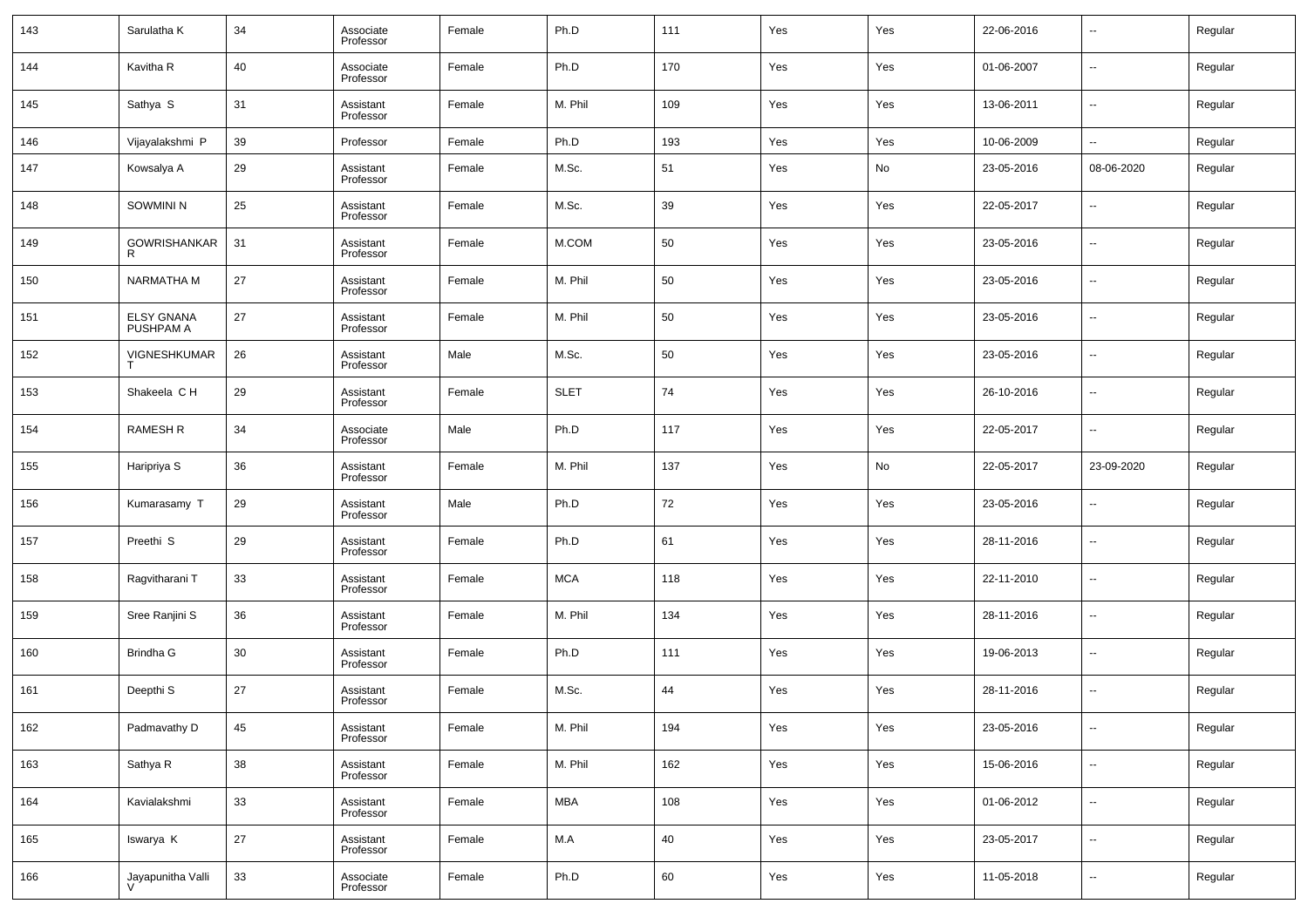| 167 | Pavithra P           | 28 | Assistant<br>Professor | Female | M.A        | 62  | Yes | No  | 11-05-2018 | 15-09-2020               | Regular |
|-----|----------------------|----|------------------------|--------|------------|-----|-----|-----|------------|--------------------------|---------|
| 168 | Usha M               | 25 | Assistant<br>Professor | Female | M.A        | 39  | Yes | Yes | 11-05-2018 | $\overline{\phantom{a}}$ | Regular |
| 169 | Andreah D<br>Rosario | 25 | Assistant<br>Professor | Female | M. Phil    | 37  | Yes | Yes | 09-07-2018 | $\overline{\phantom{a}}$ | Regular |
| 170 | <b>BHARATH N</b>     | 27 | Assistant<br>Professor | Male   | M.Sc.      | 39  | Yes | Yes | 09-05-2018 | $\overline{\phantom{a}}$ | Regular |
| 171 | Suganyadevi S        | 32 | Assistant<br>Professor | Female | M. Phil    | 87  | Yes | Yes | 08-05-2018 | $\overline{\phantom{a}}$ | Regular |
| 172 | KOWSALYA S           | 30 | Assistant<br>Professor | Female | M. Phil    | 62  | Yes | Yes | 10-05-2018 | $\overline{\phantom{a}}$ | Regular |
| 173 | <b>SURESH S</b>      | 36 | Associate<br>Professor | Male   | <b>SET</b> | 163 | Yes | Yes | 03-05-2018 | $\overline{\phantom{a}}$ | Regular |
| 174 | SUMITHA J            | 25 | Assistant<br>Professor | Female | M.Sc.      | 26  | Yes | Yes | 10-05-2018 | $\overline{\phantom{a}}$ | Regular |
| 175 | Jelsteen J           | 40 | Assistant<br>Professor | Male   | M. Phil    | 206 | Yes | Yes | 27-07-2018 | $\overline{\phantom{a}}$ | Regular |
| 176 | <b>SURIYAM</b>       | 32 | Assistant<br>Professor | Female | M. Phil    | 109 | Yes | No  | 07-05-2018 | 26-06-2020               | Regular |
| 177 | Anita Sofia V S      | 41 | Professor              | Female | Ph.D       | 229 | Yes | No  | 18-06-2018 | 23-01-2021               | Regular |
| 178 | Murugan S            | 48 | Professor              | Male   | Ph.D       | 237 | Yes | Yes | 14-05-2018 | $\overline{\phantom{a}}$ | Regular |
| 179 | Balaji S             | 38 | Assistant<br>Professor | Male   | M. Phil    | 187 | Yes | Yes | 04-05-2018 | $\overline{\phantom{a}}$ | Regular |
| 180 | Punitha <sub>S</sub> | 31 | Assistant<br>Professor | Female | M. Phil    | 96  | Yes | Yes | 11-06-2018 | $\overline{\phantom{a}}$ | Regular |
| 181 | Palanisamy R         | 38 | Associate<br>Professor | Male   | Ph.D       | 180 | Yes | No  | 21-05-2018 | 07-07-2020               | Regular |
| 182 | Sowmya K P           | 24 | Assistant<br>Professor | Female | M.COM      | 27  | Yes | Yes | 10-05-2018 | $\overline{\phantom{a}}$ | Regular |
| 183 | RAMESH BABU          | 33 | Associate<br>Professor | Male   | Ph.D       | 108 | Yes | Yes | 20-05-2018 | $\overline{\phantom{a}}$ | Regular |
| 184 | Manjula M            | 34 | Associate<br>Professor | Female | Ph.D       | 109 | Yes | Yes | 10-05-2018 | $\overline{\phantom{a}}$ | Regular |
| 185 | Karmenivannan P      | 40 | Professor              | Male   | Ph.D       | 181 | Yes | Yes | 02-05-2018 | $\overline{\phantom{a}}$ | Regular |
| 186 | <b>KUMARESAN C</b>   | 35 | Associate<br>Professor | Male   | Ph.D       | 122 | Yes | Yes | 13-06-2018 | $\overline{\phantom{a}}$ | Regular |
| 187 | Raimy George         | 25 | Assistant<br>Professor | Female | M.A        | 40  | Yes | Yes | 08-03-2018 | $\overline{\phantom{a}}$ | Regular |
| 188 | Narendhran S         | 31 | Associate<br>Professor | Male   | Ph.D       | 81  | Yes | Yes | 11-06-2018 | $\overline{\phantom{a}}$ | Regular |
| 189 | Devika P             | 38 | Assistant<br>Professor | Female | M. Phil    | 152 | Yes | Yes | 17-05-2010 | $\overline{\phantom{a}}$ | Regular |
| 190 | Geetha K             | 34 | Assistant<br>Professor | Female | M. Phil    | 113 | Yes | Yes | 25-05-2015 | ۰.                       | Regular |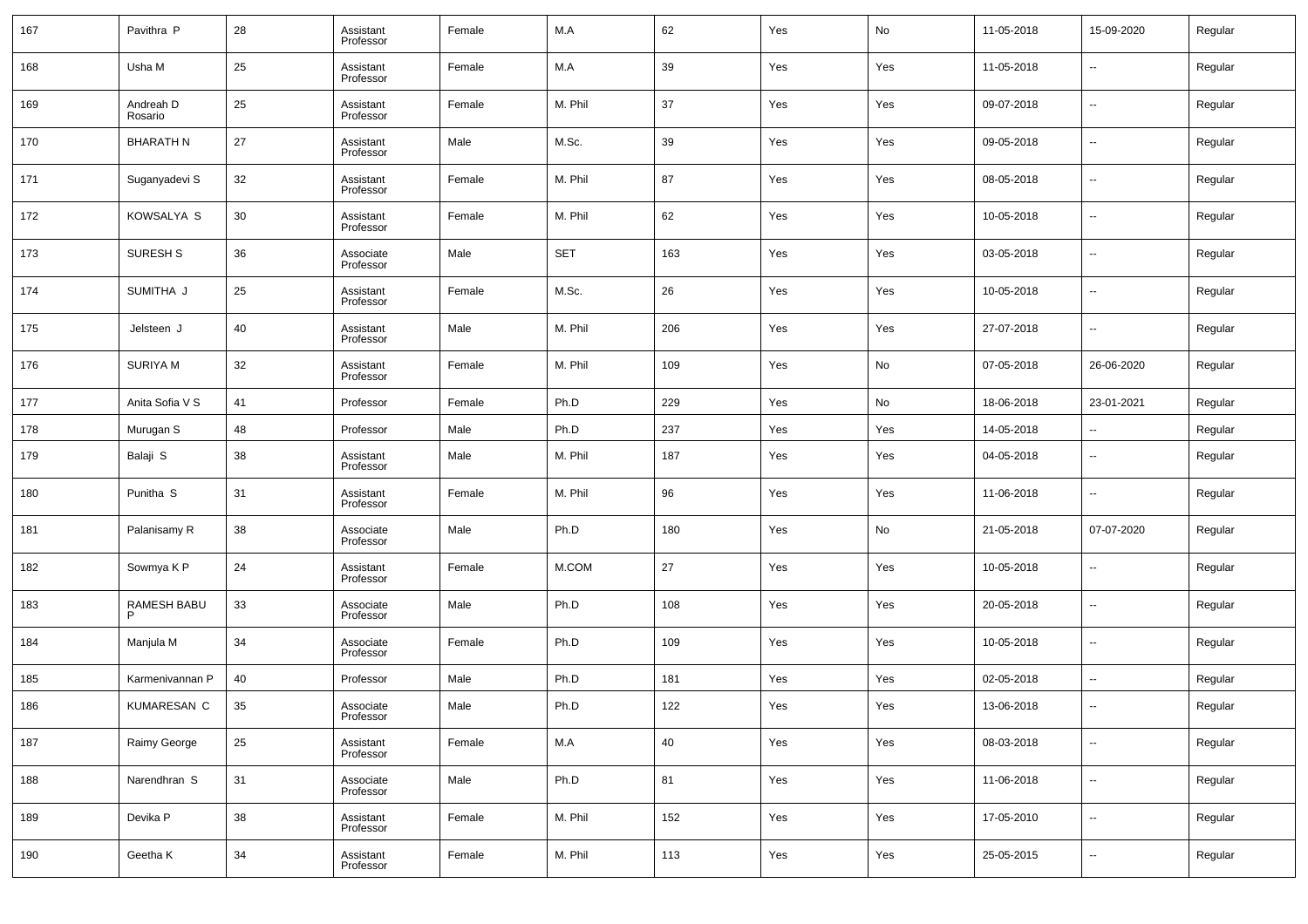| 191 | Mahalakshmi S                  | 34 | Assistant<br>Professor                              | Female | MBA        | 76  | Yes | Yes | 25-05-2015 | $\overline{\phantom{a}}$ | Regular |
|-----|--------------------------------|----|-----------------------------------------------------|--------|------------|-----|-----|-----|------------|--------------------------|---------|
| 192 | Suganya R                      | 36 | Assistant<br>Professor                              | Female | M.Sc.      | 75  | Yes | Yes | 26-05-2014 | $\overline{\phantom{a}}$ | Regular |
| 193 | Reshmi S                       | 34 | Associate<br>Professor                              | Female | Ph.D       | 108 | Yes | Yes | 13-06-2016 | $\overline{\phantom{a}}$ | Regular |
| 194 | Sujetthra A                    | 30 | Assistant<br>Professor                              | Female | M.COM      | 109 | Yes | Yes | 08-06-2011 | $\overline{\phantom{a}}$ | Regular |
| 195 | SIVANESHWARA<br>N <sub>S</sub> | 31 | Assistant<br>Professor                              | Male   | Ph.D       | 50  | Yes | Yes | 23-05-2016 | $\overline{\phantom{a}}$ | Regular |
| 196 | JAYANTHI M                     | 38 | Associate<br>Professor                              | Female | Ph.D       | 88  | Yes | No  | 22-05-2017 | 30-06-2020               | Regular |
| 197 | <b>GINNE M JAMES</b>           | 30 | Assistant<br>Professor                              | Female | M. Phil    | 65  | Yes | No  | 22-05-2017 | 26-06-2020               | Regular |
| 198 | Jessy Alphonsa J               | 34 | Assistant<br>Professor                              | Female | M.Sc.      | 108 | Yes | No  | 02-06-2012 | 26-06-2020               | Regular |
| 199 | <b>VIDYA NARAYANI</b>          | 30 | Assistant<br>Professor                              | Female | <b>MCA</b> | 50  | Yes | No  | 23-05-2016 | 16-06-2020               | Regular |
| 200 | NARMATHA S                     | 26 | Assistant<br>Professor                              | Female | M.Sc.      | 45  | Yes | Yes | 28-11-2016 | $\overline{\phantom{a}}$ | Regular |
| 201 | RINOKRISHNA P<br>R             | 27 | Assistant<br>Professor                              | Male   | M.Sc.      | 44  | Yes | Yes | 28-11-2016 | $\overline{\phantom{a}}$ | Regular |
| 202 | Srinivasan J                   | 27 | Assistant<br>Professor                              | Male   | Ph.D       | 50  | Yes | No  | 22-05-2017 | 20-06-2020               | Regular |
| 203 | Sreedevi                       | 30 | Assistant<br>Professor                              | Female | M.COM      | 86  | Yes | Yes | 23-05-2016 | $\overline{\phantom{a}}$ | Regular |
| 204 | Karunya V                      | 38 | Assistant<br>Professor                              | Female | M. Phil    | 144 | Yes | No  | 03-06-2013 | 18-06-2020               | Regular |
| 205 | Deepika R                      | 30 | Assistant<br>Professor                              | Female | M.COM      | 38  | Yes | Yes | 22-05-2017 | $\overline{\phantom{a}}$ | Regular |
| 206 | Gayathri V                     | 35 | Assistant<br>Professor                              | Female | M.A        | 110 | Yes | No  | 28-11-2016 | 28-02-2020               | Regular |
| 207 | Manjusha P M                   | 37 | Assistant<br>Professor                              | Female | M. Phil    | 136 | Yes | No  | 23-05-2016 | 16-06-2020               | Regular |
| 208 | Subhashri K                    | 26 | Assistant<br>Professor                              | Female | M.Sc.      | 44  | Yes | Yes | 29-11-2016 | $\overline{\phantom{a}}$ | Regular |
| 209 | Sathya M                       | 31 | Assistant<br>Professor                              | Female | <b>MCA</b> | 85  | Yes | Yes | 22-11-2013 | $\overline{a}$           | Regular |
| 210 | Ramya Prabha                   | 30 | Assistant<br>Professor                              | Female | M. Phil    | 66  | Yes | Yes | 22-05-2017 | $\overline{\phantom{a}}$ | Regular |
| 211 | <b>BABY SHAKILA P</b>          | 45 | Dean / Principal /<br>Director / Vice<br>Chancellor | Female | Ph.D       | 273 | Yes | Yes | 28-12-2017 | $\overline{\phantom{a}}$ | Regular |
| 212 | Henry Kishore S                | 41 | Professor                                           | Male   | Ph.D       | 205 | Yes | Yes | 04-05-2018 | $\overline{\phantom{a}}$ | Regular |
| 213 | Solomon Paulraj D              | 32 | Associate<br>Professor                              | Male   | Ph.D       | 109 | Yes | No  | 01-06-2018 | 21-05-2020               | Regular |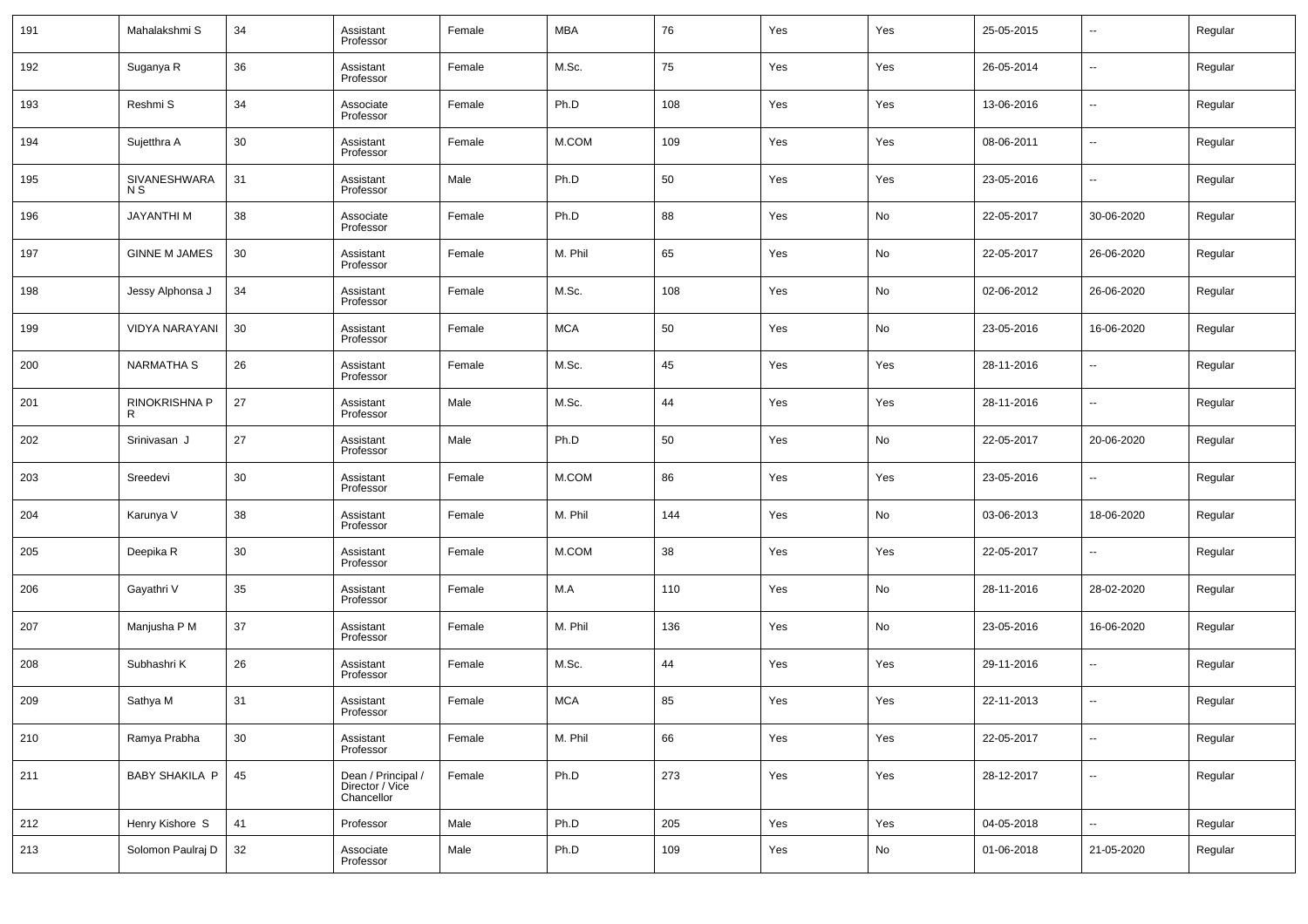| 214 | <b>RUBINE L</b>      | 27 | Assistant<br>Professor | Female | M.Sc.       | 39  | Yes | No  | 09-05-2018 | 31-10-2020               | Regular |
|-----|----------------------|----|------------------------|--------|-------------|-----|-----|-----|------------|--------------------------|---------|
| 215 | Subbaiah S           | 46 | Professor              | Male   | Ph.D        | 222 | Yes | Yes | 04-06-2018 | $\ddotsc$                | Regular |
| 216 | Radha P              | 36 | Assistant<br>Professor | Female | <b>NET</b>  | 123 | Yes | Yes | 03-08-2018 | $\overline{\phantom{a}}$ | Regular |
| 217 | <b>GOWRI J</b>       | 40 | Professor              | Female | Ph.D        | 195 | Yes | Yes | 02-05-2018 | $\overline{\phantom{a}}$ | Regular |
| 218 | Thahira Banu V       | 38 | Assistant<br>Professor | Female | <b>NET</b>  | 132 | Yes | Yes | 18-06-2018 | $\overline{\phantom{a}}$ | Regular |
| 219 | Subha Sree R         | 26 | Assistant<br>Professor | Female | M. Phil     | 50  | Yes | No  | 07-05-2018 | 24-06-2020               | Regular |
| 220 | <b>VETRIVEL S</b>    | 36 | Assistant<br>Professor | Male   | M. Phil     | 156 | Yes | Yes | 02-05-2018 | $\overline{\phantom{a}}$ | Regular |
| 221 | <b>SUTHAK</b>        | 28 | Assistant<br>Professor | Female | M.Sc.       | 57  | Yes | Yes | 10-05-2018 | $\overline{\phantom{a}}$ | Regular |
| 222 | Sampath Kumar D      | 44 | Assistant<br>Professor | Male   | M. Phil     | 237 | Yes | No  | 10-05-2018 | 08-07-2020               | Regular |
| 223 | Maadhini A           | 26 | Assistant<br>Professor | Female | <b>NET</b>  | 37  | Yes | Yes | 07-05-2018 | $\overline{\phantom{a}}$ | Regular |
| 224 | Antony Prabha A      | 34 | Assistant<br>Professor | Female | M. Phil     | 86  | Yes | Yes | 28-05-2018 | $\overline{\phantom{a}}$ | Regular |
| 225 | Sandhiya N           | 27 | Assistant<br>Professor | Female | M. Phil     | 62  | Yes | No  | 16-07-2018 | 30-06-2020               | Regular |
| 226 | <b>Ruth Smiely S</b> | 28 | Assistant<br>Professor | Female | M. Phil     | 49  | Yes | Yes | 10-05-2018 | $\overline{\phantom{a}}$ | Regular |
| 227 | Vincy Reveena M      | 25 | Assistant<br>Professor | Female | M.COM       | 26  | Yes | No  | 09-05-2018 | 30-06-2020               | Regular |
| 228 | Suresh B             | 43 | Professor              | Male   | Ph.D        | 194 | Yes | Yes | 02-06-2018 | --                       | Regular |
| 229 | Aarthy S             | 30 | Assistant<br>Professor | Female | <b>SLET</b> | 58  | Yes | Yes | 10-05-2018 | $\overline{\phantom{a}}$ | Regular |
| 230 | Krishnadas M N       | 39 | Assistant<br>Professor | Male   | M. Phil     | 218 | Yes | Yes | 09-05-2018 | $\overline{\phantom{a}}$ | Regular |
| 231 | NANDHINI V           | 27 | Assistant<br>Professor | Female | M.Sc.       | 38  | Yes | No  | 10-05-2018 | 17-06-2020               | Regular |
| 232 | Dhaya M              | 25 | Assistant<br>Professor | Female | <b>NET</b>  | 26  | Yes | Yes | 09-05-2018 | $\overline{\phantom{a}}$ | Regular |
| 233 | SHARMILA PRIYA<br>S  | 39 | Assistant<br>Professor | Female | <b>NET</b>  | 113 | Yes | Yes | 04-05-2018 | $\overline{\phantom{a}}$ | Regular |
| 234 | Rajesh Kannan S      | 46 | Associate<br>Professor | Male   | Ph.D        | 243 | Yes | Yes | 15-06-2016 | $\overline{\phantom{a}}$ | Regular |
| 235 | Rajan P              | 36 | Professor              | Male   | <b>MBA</b>  | 144 | Yes | Yes | 02-06-2014 | $\overline{\phantom{a}}$ | Regular |
| 236 | Kavitha M            | 33 | Associate<br>Professor | Female | Ph.D        | 87  | Yes | Yes | 03-06-2013 | $\overline{\phantom{a}}$ | Regular |
| 237 | Subha Indhu S        | 33 | Assistant<br>Professor | Female | <b>MCA</b>  | 118 | Yes | Yes | 27-07-2010 | $\overline{\phantom{a}}$ | Regular |
| 238 | Janaki P             | 34 | Assistant<br>Professor | Female | M. Phil     | 109 | Yes | Yes | 10-06-2011 | $\overline{\phantom{a}}$ | Regular |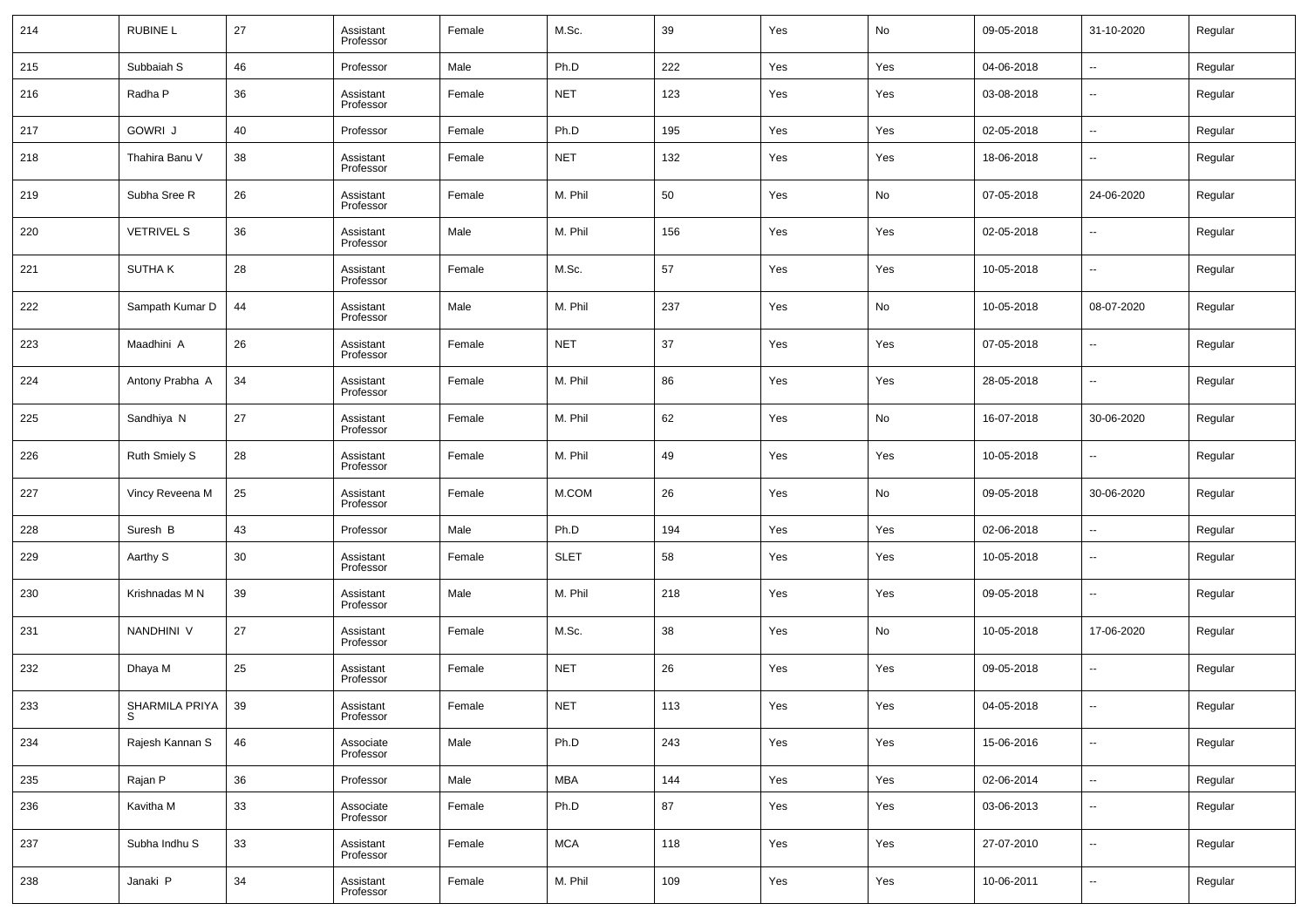| 239 | MAGESHWAR C                       | 50 | Professor              | Male   | Ph.D       | 322    | Yes | No  | 28-04-2017 | 09-07-2020               | Regular |
|-----|-----------------------------------|----|------------------------|--------|------------|--------|-----|-----|------------|--------------------------|---------|
| 240 | PUSHPALATHA                       | 37 | Associate<br>Professor | Female | Ph.D       | 132    | Yes | Yes | 22-05-2017 | $\overline{\phantom{a}}$ | Regular |
| 241 | <b>BALAJI</b><br><b>VISWANATH</b> | 30 | Associate<br>Professor | Male   | Ph.D       | 82     | Yes | No  | 22-05-2017 | 29-12-2020               | Regular |
| 242 | <b>GOPALAKRISHN</b><br>AN S       | 34 | Assistant<br>Professor | Male   | M. Phil    | 147    | Yes | No  | 22-05-2017 | 07-07-2020               | Regular |
| 243 | Sangeetha S V                     | 25 | Assistant<br>Professor | Female | M.Sc.      | 40     | Yes | Yes | 22-05-2017 | $\overline{\phantom{a}}$ | Regular |
| 244 | <b>DEEPIKA M</b>                  | 29 | Assistant<br>Professor | Female | M. Phil    | 50     | Yes | Yes | 23-05-2016 | --                       | Regular |
| 245 | <b>SWAPNA</b><br><b>NAMBIAR</b>   | 28 | Assistant<br>Professor | Female | M.COM      | 50     | Yes | Yes | 23-05-2016 | $\overline{\phantom{a}}$ | Regular |
| 246 | Sudha K M                         | 39 | Associate<br>Professor | Female | Ph.D       | 168    | Yes | Yes | 22-05-2017 | $\overline{\phantom{a}}$ | Regular |
| 247 | Arthi Jone I                      | 28 | Assistant<br>Professor | Female | M.COM      | 50     | Yes | Yes | 23-05-2016 | --                       | Regular |
| 248 | Arun Prasad C M                   | 26 | Assistant<br>Professor | Male   | M.COM      | 50     | Yes | No  | 23-05-2016 | 18-06-2020               | Regular |
| 249 | Logeswari A                       | 34 | Assistant<br>Professor | Female | M. Phil    | 121    | Yes | No  | 23-05-2016 | 18-06-2020               | Regular |
| 250 | Sentamilselvi V                   | 31 | Assistant<br>Professor | Female | Ph.D       | 61     | Yes | Yes | 22-05-2017 | --                       | Regular |
| 251 | Chitralekha S                     | 27 | Assistant<br>Professor | Female | MBA        | 50     | Yes | Yes | 28-11-2016 | $\overline{\phantom{a}}$ | Regular |
| 252 | Divya K                           | 27 | Assistant<br>Professor | Female | M. Phil    | 44     | Yes | Yes | 28-11-2016 | --                       | Regular |
| 253 | Savitha S                         | 31 | Assistant<br>Professor | Female | MBA        | 110    | Yes | Yes | 23-05-2016 | --                       | Regular |
| 254 | Aruna A                           | 26 | Assistant<br>Professor | Female | M.COM      | 49     | Yes | No  | 11-06-2016 | 23-06-2020               | Regular |
| 255 | Kaveri A                          | 30 | Assistant<br>Professor | Female | <b>MCA</b> | 49     | Yes | Yes | 09-06-2017 | --                       | Regular |
| 256 | Sundararaman K                    | 68 | Professor              | Male   | Ph.D       | 576    | Yes | Yes | 01-06-2005 | --                       | Regular |
| 257 | Patricia Raj                      | 45 | Assistant<br>Professor | Female | B.A        | 132    | Yes | No  | 11-12-2017 | 30-06-2020               | Regular |
| 258 | Brindha D                         | 26 | Assistant<br>Professor | Female | M.A        | 39     | Yes | Yes | 07-05-2018 | $\overline{\phantom{a}}$ | Regular |
| 259 | Vasanthi A                        | 44 | Assistant<br>Professor | Female | M. Phil    | 138    | Yes | Yes | 11-05-2018 | ۰.                       | Regular |
| 260 | <b>GOPINATH M</b>                 | 26 | Assistant<br>Professor | Male   | M.Sc.      | 39     | Yes | Yes | 09-05-2018 | ۰.                       | Regular |
| 261 | Madhuranjani B                    | 27 | Assistant<br>Professor | Female | M. Phil    | $39\,$ | Yes | Yes | 11-05-2018 | ۰.                       | Regular |
| 262 | SIVARANJANI J                     | 24 | Assistant<br>Professor | Female | <b>MCA</b> | 25     | Yes | No  | 27-06-2018 | 25-06-2020               | Regular |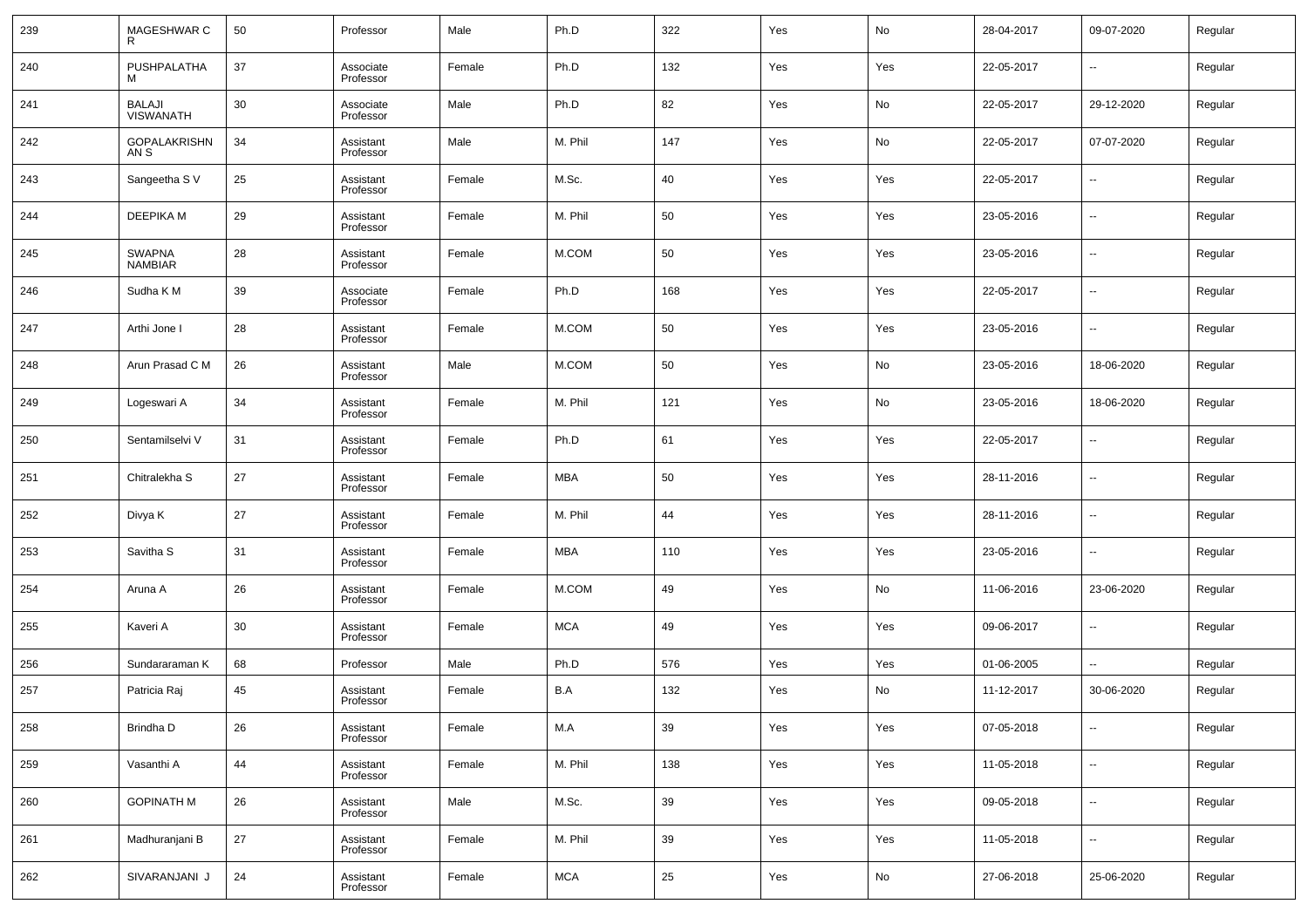| 263 | <b>INDHUMATHI S</b>               | 37 | Assistant<br>Professor | Female | M. Phil    | 120 | Yes | Yes | 03-05-2018 | $\overline{\phantom{a}}$ | Regular |
|-----|-----------------------------------|----|------------------------|--------|------------|-----|-----|-----|------------|--------------------------|---------|
| 264 | Jayakumar R                       | 32 | Assistant<br>Professor | Male   | M. Phil    | 114 | Yes | No  | 07-05-2018 | 18-06-2020               | Regular |
| 265 | RADHA B                           | 39 | Professor              | Female | Ph.D       | 195 | Yes | Yes | 01-06-2018 | $\overline{\phantom{a}}$ | Regular |
| 266 | ABARNA G                          | 25 | Assistant<br>Professor | Female | M.Sc.      | 39  | Yes | Yes | 21-05-2018 | --                       | Regular |
| 267 | Renuka Devi M                     | 42 | Professor              | Female | Ph.D       | 219 | Yes | Yes | 01-06-2018 | ÷.                       | Regular |
| 268 | Balakrishnan C                    | 48 | Professor              | Male   | Ph.D       | 255 | Yes | No  | 28-05-2018 | 12-06-2020               | Regular |
| 269 | Reshmaa R                         | 28 | Assistant<br>Professor | Female | NET        | 40  | Yes | No  | 23-05-2018 | 17-06-2020               | Regular |
| 270 | Ramya N                           | 29 | Assistant<br>Professor | Female | M. Phil    | 72  | Yes | Yes | 25-06-2018 | $\overline{\phantom{a}}$ | Regular |
| 271 | Mirunalini K                      | 24 | Assistant<br>Professor | Female | M.COM      | 27  | Yes | Yes | 09-05-2018 | --                       | Regular |
| 272 | VISHNU PRIYA B                    | 25 | Assistant<br>Professor | Female | M.COM      | 38  | Yes | Yes | 06-06-2018 | $\overline{\phantom{a}}$ | Regular |
| 273 | Vidhyashree R                     | 24 | Assistant<br>Professor | Female | M.Sc.      | 28  | Yes | Yes | 18-06-2018 | $\overline{\phantom{a}}$ | Regular |
| 274 | Priyanka S                        | 30 | Assistant<br>Professor | Female | Ph.D       | 27  | Yes | Yes | 10-05-2018 | --                       | Regular |
| 275 | <b>SENTHIL</b><br><b>NATHAN B</b> | 37 | Professor              | Male   | Ph.D       | 153 | Yes | Yes | 05-04-2018 | $\overline{\phantom{a}}$ | Regular |
| 276 | AMBIGA V                          | 34 | Assistant<br>Professor | Female | M. Phil    | 121 | Yes | Yes | 13-06-2018 | --                       | Regular |
| 277 | Thennammai S                      | 24 | Assistant<br>Professor | Female | M.Sc.      | 28  | Yes | Yes | 08-03-2018 | --                       | Regular |
| 278 | <b>MEENATCHI</b><br>SOMASUNDARI   | 45 | Associate<br>Professor | Female | Ph.D       | 114 | Yes | Yes | 04-05-2018 | $\overline{\phantom{a}}$ | Regular |
| 279 | Subhashini S                      | 40 | Associate<br>Professor | Female | <b>NET</b> | 159 | Yes | Yes | 05-06-2014 | --                       | Regular |
| 280 | Marysaranya J                     | 32 | Assistant<br>Professor | Female | <b>NET</b> | 123 | Yes | Yes | 01-06-2016 | $\overline{\phantom{a}}$ | Regular |
| 281 | Kalakumari T                      | 43 | Professor              | Female | Ph.D       | 221 | Yes | No  | 23-05-2016 | 19-06-2020               | Regular |
| 282 | Seema Dev<br>Aksatha D            | 41 | Assistant<br>Professor | Female | M. Phil    | 202 | Yes | No  | 14-05-2011 | 15-06-2020               | Regular |
| 283 | Ancy Simi N A                     | 29 | Assistant<br>Professor | Female | M.COM      | 78  | Yes | Yes | 23-05-2016 | н.                       | Regular |
| 284 | Nirmala shiny P                   | 33 | Assistant<br>Professor | Female | M. Phil    | 86  | Yes | Yes | 23-05-2016 | н.                       | Regular |
| 285 | <b>VINOTH KANNA</b><br>A          | 34 | Associate<br>Professor | Male   | Ph.D       | 120 | Yes | Yes | 22-05-2017 | $\sim$                   | Regular |
| 286 | DEENA<br>MAGDALINE F              | 35 | Assistant<br>Professor | Female | M.COM      | 39  | Yes | Yes | 22-05-2017 | −−                       | Regular |
| 287 | <b>DEVA VINOTHINI</b><br>PRIYA D  | 36 | Assistant<br>Professor | Female | M. Phil    | 50  | Yes | Yes | 23-05-2016 | $\sim$                   | Regular |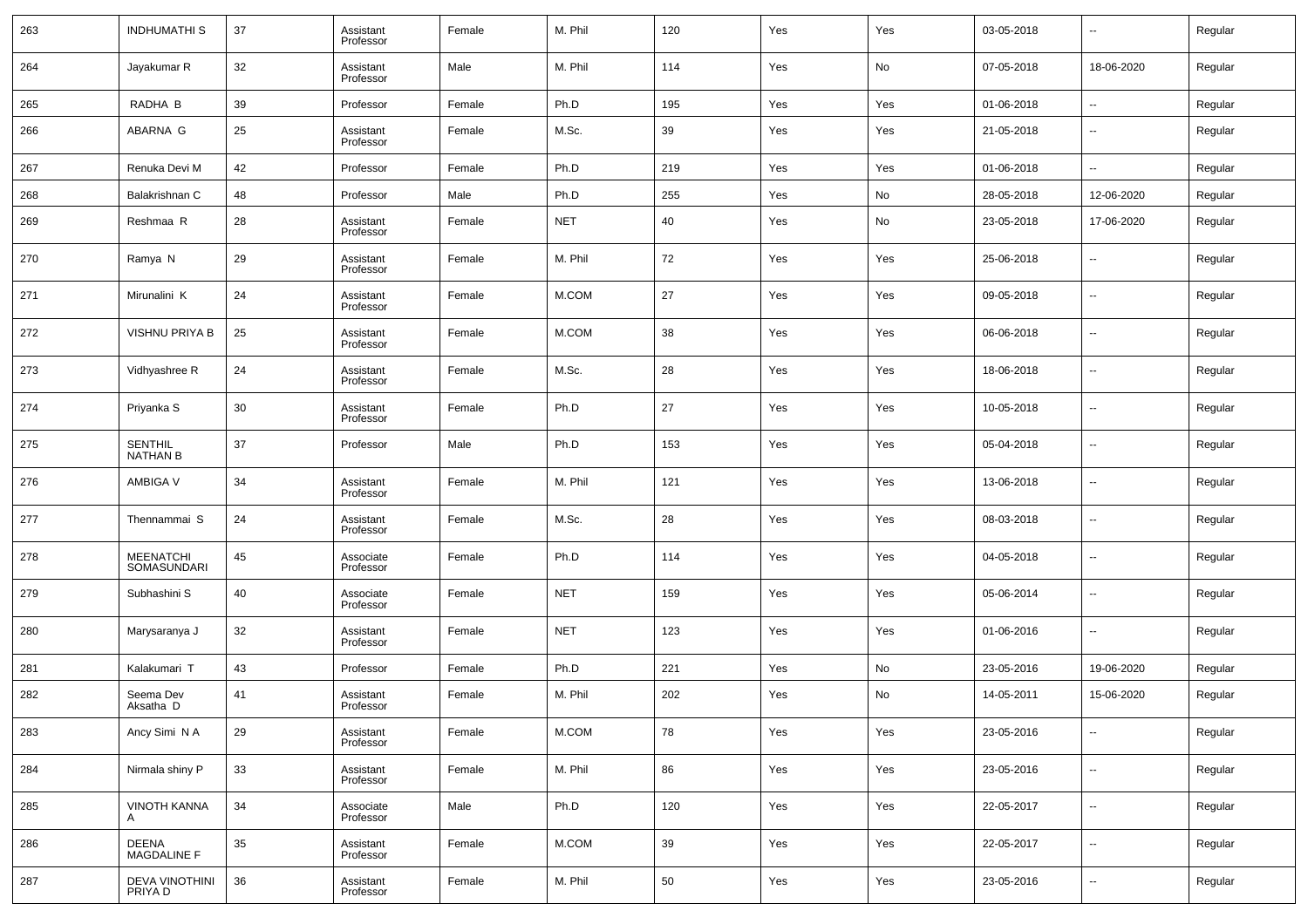| 288 | <b>BANU SREE P</b>             | 27 | Assistant<br>Professor | Female | M.Sc.      | 50     | Yes | No  | 23-05-2016 | 26-06-2020               | Regular |
|-----|--------------------------------|----|------------------------|--------|------------|--------|-----|-----|------------|--------------------------|---------|
| 289 | Manomani V                     | 31 | Assistant<br>Professor | Female | M.Sc.      | 108    | Yes | No  | 03-06-2012 | 25-06-2020               | Regular |
| 290 | Sangeetha M                    | 30 | Assistant<br>Professor | Female | M. Phil    | 62     | Yes | No  | 23-05-2016 | 16-06-2020               | Regular |
| 291 | SATHYAPRIYA S                  | 27 | Assistant<br>Professor | Female | M. Phil    | 45     | Yes | Yes | 28-11-2016 | $\overline{\phantom{a}}$ | Regular |
| 292 | DHANALAKSHMI                   | 55 | Professor              | Female | Ph.D       | 244    | Yes | Yes | 28-11-2016 | $\overline{\phantom{a}}$ | Regular |
| 293 | Smriti A                       | 37 | Associate<br>Professor | Female | Ph.D       | 173    | Yes | No  | 01-06-2006 | 18-05-2020               | Regular |
| 294 | Amudha <sub>S</sub>            | 43 | Assistant<br>Professor | Female | M. Phil    | 212    | Yes | Yes | 28-11-2016 | $\overline{\phantom{a}}$ | Regular |
| 295 | Priyadarshini B                | 35 | Assistant<br>Professor | Female | <b>MCA</b> | 147    | Yes | Yes | 22-06-2011 | $\overline{\phantom{a}}$ | Regular |
| 296 | Vysnave V                      | 26 | Assistant<br>Professor | Female | <b>MSW</b> | 44     | Yes | Yes | 14-12-2016 | $\overline{\phantom{a}}$ | Regular |
| 297 | Raghapriya V                   | 27 | Assistant<br>Professor | Female | <b>MCA</b> | 50     | Yes | No  | 23-05-2016 | 26-06-2020               | Regular |
| 298 | Pavithra C                     | 26 | Assistant<br>Professor | Female | M.Sc.      | 50     | Yes | Yes | 23-05-2016 | $\overline{\phantom{a}}$ | Regular |
| 299 | Mohana Priya N                 | 29 | Assistant<br>Professor | Female | M.Sc.      | 44     | Yes | No  | 28-11-2016 | 26-06-2020               | Regular |
| 300 | Kavitha M                      | 39 | Assistant<br>Professor | Female | M. Phil    | 110    | Yes | Yes | 23-05-2016 | $\overline{\phantom{a}}$ | Regular |
| 301 | Nandini V                      | 33 | Assistant<br>Professor | Female | M. Phil    | 132    | Yes | No  | 01-07-2009 | 08-06-2020               | Regular |
| 302 | Sujitha <sub>S</sub>           | 25 | Assistant<br>Professor | Female | <b>NET</b> | 38     | Yes | Yes | 19-07-2017 | $\sim$                   | Regular |
| 303 | Silambarasan P                 | 32 | Associate<br>Professor | Male   | Ph.D       | 97     | Yes | Yes | 11-05-2018 | $\ddotsc$                | Regular |
| 304 | <b>Richard Robert</b><br>Raa M | 38 | Professor              | Male   | Ph.D       | 192    | Yes | Yes | 02-05-2018 | $\overline{\phantom{a}}$ | Regular |
| 305 | Saleth Vensus<br>Kumar A       | 25 | Assistant<br>Professor | Male   | <b>NET</b> | 26     | Yes | No  | 21-05-2018 | 29-05-2020               | Regular |
| 306 | Priyanka R                     | 27 | Assistant<br>Professor | Female | <b>NET</b> | 37     | Yes | No  | 25-06-2018 | 30-06-2020               | Regular |
| 307 | Krishnakumar S                 | 31 | Assistant<br>Professor | Male   | <b>MBA</b> | $33\,$ | Yes | Yes | 20-12-2017 | $\overline{\phantom{a}}$ | Regular |
| 308 | Anuja Beatrice B               | 44 | Professor              | Female | Ph.D       | 237    | Yes | Yes | 20-06-2018 | $\overline{\phantom{a}}$ | Regular |
| 309 | HEMAPRIYA K E                  | 31 | Assistant<br>Professor | Female | M. Phil    | 96     | Yes | Yes | 07-05-2018 | $\overline{\phantom{a}}$ | Regular |
| 310 | <b>VENUGOPAL A</b>             | 38 | Assistant<br>Professor | Male   | M. Phil    | 211    | Yes | Yes | 07-05-2018 | $\overline{\phantom{a}}$ | Regular |
| 311 | SURYA PRABHA<br>R              | 32 | Assistant<br>Professor | Female | M. Phil    | 51     | Yes | Yes | 10-05-2018 | $\overline{\phantom{a}}$ | Regular |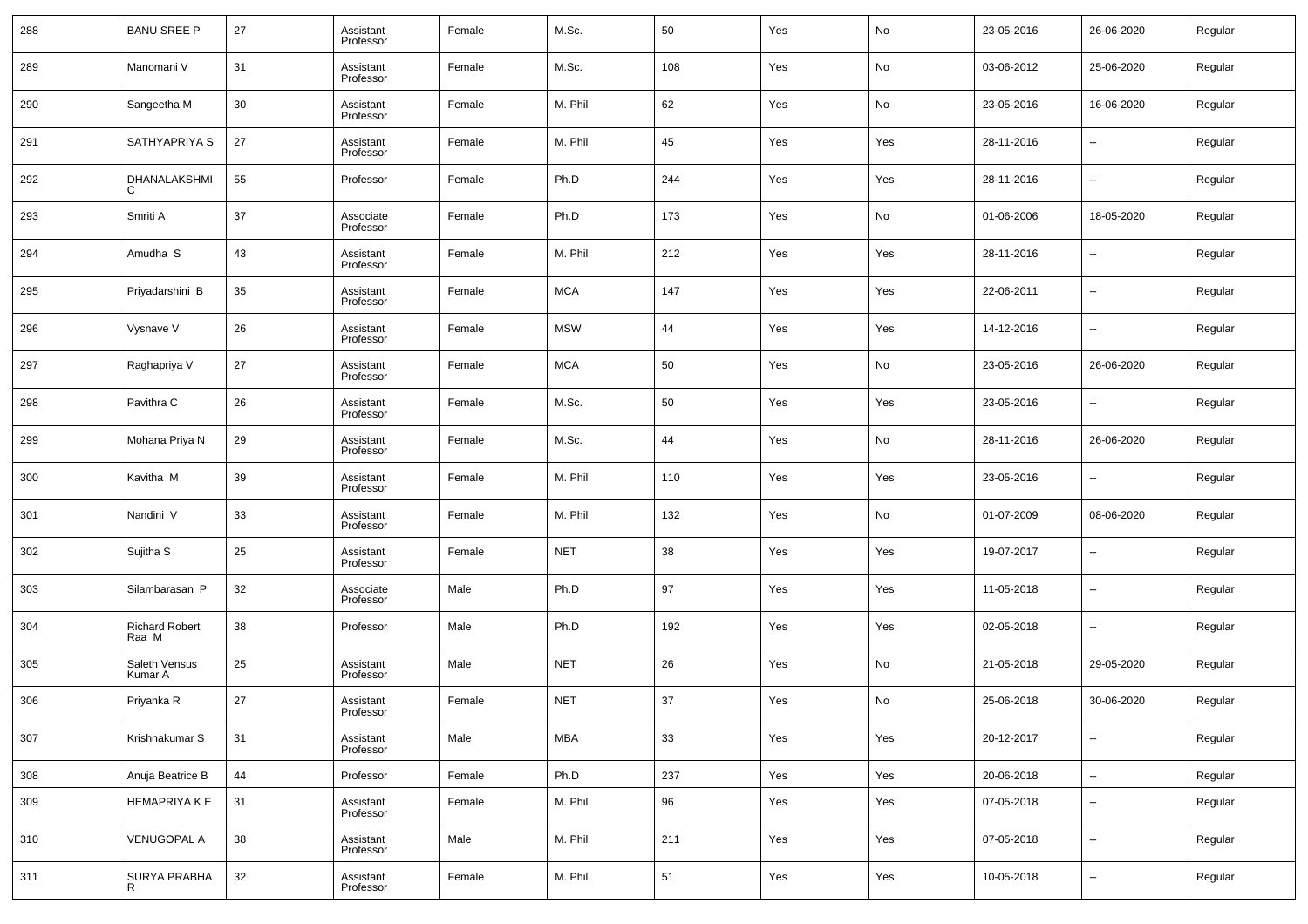| 312 | Abirami N                 | 47 | Assistant<br>Professor | Female | M. Phil    | 256 | Yes | Yes | 07-05-2018 | $\overline{\phantom{a}}$ | Regular |
|-----|---------------------------|----|------------------------|--------|------------|-----|-----|-----|------------|--------------------------|---------|
| 313 | RAMESH KUMAR<br>в         | 39 | Associate<br>Professor | Male   | <b>NET</b> | 181 | Yes | Yes | 04-05-2018 | $\overline{\phantom{a}}$ | Regular |
| 314 | JAYACHANDRAN              | 30 | Assistant<br>Professor | Male   | <b>MCA</b> | 97  | Yes | Yes | 28-05-2018 | $\overline{\phantom{a}}$ | Regular |
| 315 | Sudha P                   | 27 | Assistant<br>Professor | Female | M. Phil    | 48  | Yes | No  | 09-05-2018 | 24-06-2020               | Regular |
| 316 | Devikalyani S             | 43 | Associate<br>Professor | Female | Ph.D       | 192 | Yes | Yes | 03-05-2018 | --                       | Regular |
| 317 | Shanmugavadivel           | 33 | Assistant<br>Professor | Male   | M. Phil    | 122 | Yes | No  | 23-05-2018 | 07-07-2020               | Regular |
| 318 | Evangeline Kirupa         | 26 | Assistant<br>Professor | Female | <b>MBA</b> | 43  | Yes | Yes | 09-05-2018 | --                       | Regular |
| 319 | Radhakrishnan P           | 46 | Professor              | Male   | Ph.D       | 270 | Yes | Yes | 04-05-2018 | $\sim$                   | Regular |
| 320 | Amanda Maria D<br>Rosario | 27 | Assistant<br>Professor | Female | M. Phil    | 26  | Yes | No  | 09-05-2018 | 24-06-2020               | Regular |
| 321 | Kayathri Devi D           | 26 | Assistant<br>Professor | Female | M. Phil    | 49  | Yes | Yes | 25-06-2018 | $\overline{\phantom{a}}$ | Regular |
| 322 | Rajesh M                  | 33 | Assistant<br>Professor | Male   | MBA        | 123 | Yes | Yes | 02-05-2018 | $\overline{\phantom{a}}$ | Regular |
| 323 | Prakash T                 | 32 | Assistant<br>Professor | Male   | MBA        | 108 | Yes | No  | 27-06-2018 | 24-07-2020               | Regular |
| 324 | Suvarna S                 | 39 | Associate<br>Professor | Female | <b>NET</b> | 171 | Yes | Yes | 07-05-2018 | $\overline{\phantom{a}}$ | Regular |
| 325 | Kalaivani R               | 30 | Assistant<br>Professor | Female | <b>NET</b> | 75  | Yes | No  | 21-05-2018 | 29-05-2020               | Regular |
| 326 | Saranya S                 | 32 | Assistant<br>Professor | Female | Ph.D       | 26  | Yes | No  | 09-05-2018 | 20-05-2020               | Regular |
| 327 | Saranya N                 | 30 | Assistant<br>Professor | Female | M. Phil    | 68  | Yes | Yes | 28-11-2016 | $\overline{\phantom{a}}$ | Regular |
| 328 | Mubeen Banu K             | 39 | Associate<br>Professor | Female | Ph.D       | 81  | Yes | Yes | 15-05-2019 | $\overline{\phantom{a}}$ | Regular |
| 329 | Nancy M                   | 30 | Assistant<br>Professor | Female | <b>NET</b> | 43  | Yes | Yes | 14-09-2019 | $\overline{\phantom{a}}$ | Regular |
| 330 | Keerthika M               | 23 | Assistant<br>Professor | Female | <b>NET</b> | 14  | Yes | Yes | 15-05-2019 | $\overline{\phantom{a}}$ | Regular |
| 331 | Kaushik S                 | 42 | Assistant<br>Professor | Male   | M. Phil    | 251 | Yes | No  | 03-06-2019 | 30-06-2020               | Regular |
| 332 | Parthiban T               | 31 | Assistant<br>Professor | Male   | <b>MBA</b> | 111 | Yes | Yes | 12-06-2019 | ۰.                       | Regular |
| 333 | Jawahar S                 | 34 | Associate<br>Professor | Male   | Ph.D       | 127 | Yes | Yes | 15-05-2019 | ۰.                       | Regular |
| 334 | Saravanaprakash<br>D      | 42 | Professor              | Male   | <b>NET</b> | 219 | Yes | Yes | 03-06-2019 | $\overline{\phantom{a}}$ | Regular |
| 335 | Logeswari P               | 34 | Assistant<br>Professor | Female | Ph.D       | 25  | Yes | Yes | 18-05-2019 | $\overline{\phantom{a}}$ | Regular |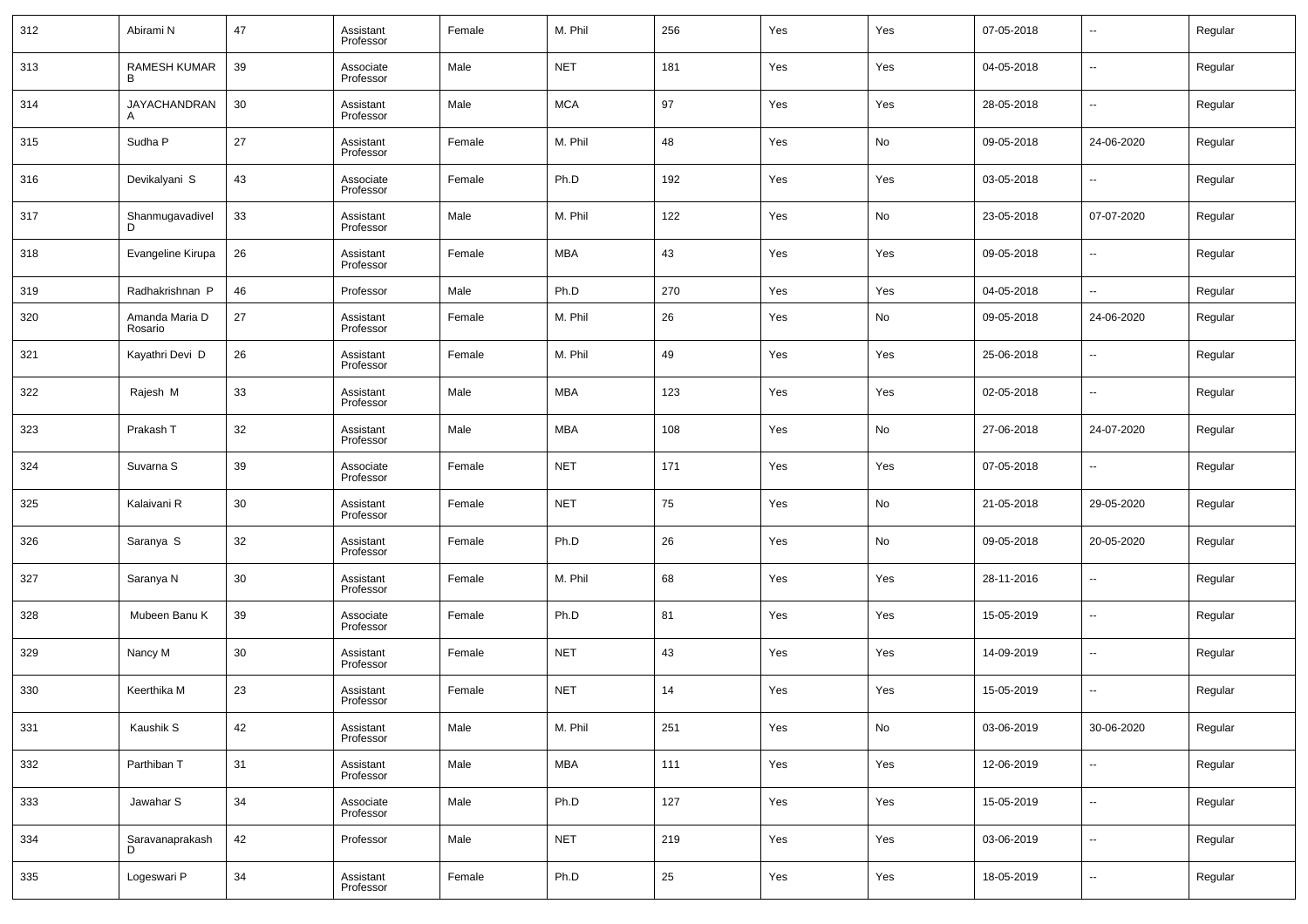| 336 | Priyadharsini R                      | 35 | Assistant<br>Professor | Female | M. Phil    | 75  | Yes | Yes | 25-05-2019 | $\overline{\phantom{a}}$ | Regular |
|-----|--------------------------------------|----|------------------------|--------|------------|-----|-----|-----|------------|--------------------------|---------|
| 337 | Thiyaneswaran C                      | 39 | Professor              | Male   | Ph.D       | 192 | Yes | Yes | 15-05-2019 | $\sim$                   | Regular |
| 338 | Joy Suganya B                        | 38 | Associate<br>Professor | Female | Ph.D       | 109 | Yes | Yes | 15-05-2019 | --                       | Regular |
| 339 | <b>CHITRA S</b>                      | 31 | Assistant<br>Professor | Female | M. Phil    | 63  | Yes | Yes | 16-05-2019 | --                       | Regular |
| 340 | Angelin Prema A<br>S                 | 27 | Assistant<br>Professor | Female | M. Phil    | 15  | Yes | Yes | 15-05-2019 | --                       | Regular |
| 341 | Manasa P                             | 23 | Assistant<br>Professor | Female | <b>MBA</b> | 13  | Yes | No  | 01-08-2019 | 30-09-2020               | Regular |
| 342 | Arvind S                             | 26 | Assistant<br>Professor | Male   | <b>NET</b> | 24  | Yes | Yes | 17-07-2019 | --                       | Regular |
| 343 | Anusha T                             | 22 | Assistant<br>Professor | Female | M.Sc.      | 14  | Yes | No  | 06-06-2019 | 10-06-2020               | Regular |
| 344 | Jayashri P                           | 23 | Assistant<br>Professor | Female | M.Sc.      | 13  | Yes | Yes | 29-07-2019 | --                       | Regular |
| 345 | Lakshmi Priya S                      | 36 | Associate<br>Professor | Female | Ph.D       | 170 | Yes | No  | 15-05-2019 | 31-10-2020               | Regular |
| 346 | Selvamani P                          | 39 | Associate<br>Professor | Male   | Ph.D       | 74  | Yes | Yes | 15-05-2019 | --                       | Regular |
| 347 | Vidya M                              | 37 | Associate<br>Professor | Female | Ph.D       | 84  | Yes | Yes | 15-05-2019 | $\overline{\phantom{a}}$ | Regular |
| 348 | <b>DEVAKIM</b>                       | 39 | Associate<br>Professor | Female | Ph.D       | 111 | Yes | Yes | 15-05-2019 | $\overline{\phantom{a}}$ | Regular |
| 349 | MEDHUNHASHIN<br>IDR.                 | 32 | Assistant<br>Professor | Female | M. Phil    | 111 | Yes | Yes | 15-05-2019 | $\overline{\phantom{a}}$ | Regular |
| 350 | <b>VIGNESH</b><br><b>RAMAMOORTHY</b> | 32 | Assistant<br>Professor | Male   | Ph.D       | 126 | Yes | Yes | 15-05-2019 | $\overline{\phantom{a}}$ | Regular |
| 351 | <b>KAVITHA S K</b>                   | 37 | Assistant<br>Professor | Female | M. Phil    | 27  | Yes | Yes | 12-06-2019 | $\overline{\phantom{a}}$ | Regular |
| 352 | HARISHCHANDE<br>R A                  | 32 | Associate<br>Professor | Male   | Ph.D       | 117 | Yes | Yes | 15-05-2019 | $\overline{\phantom{a}}$ | Regular |
| 353 | Sheela<br>Selvakumari N A            | 37 | Associate<br>Professor | Female | Ph.D       | 181 | Yes | Yes | 08-10-2018 | $\overline{\phantom{a}}$ | Regular |
| 354 | Jeevarathinam A                      | 38 | Assistant<br>Professor | Female | M. Phil    | 181 | Yes | Yes | 27-05-2019 | $\overline{\phantom{a}}$ | Regular |
| 355 | PRATHIBHA U                          | 29 | Assistant<br>Professor | Female | <b>MCA</b> | 73  | Yes | Yes | 30-05-2019 | $\overline{\phantom{a}}$ | Regular |
| 356 | <b>ISWARYA M</b>                     | 29 | Assistant<br>Professor | Female | M. Phil    | 63  | Yes | Yes | 27-05-2019 | $\ddotsc$                | Regular |
| 357 | <b>VENKATESH G</b>                   | 34 | Assistant<br>Professor | Male   | <b>MFT</b> | 63  | Yes | Yes | 13-07-2019 | $\overline{\phantom{a}}$ | Regular |
| 358 | THARANI C                            | 27 | Assistant<br>Professor | Female | M.COM      | 39  | Yes | Yes | 15-05-2019 | $\overline{\phantom{a}}$ | Regular |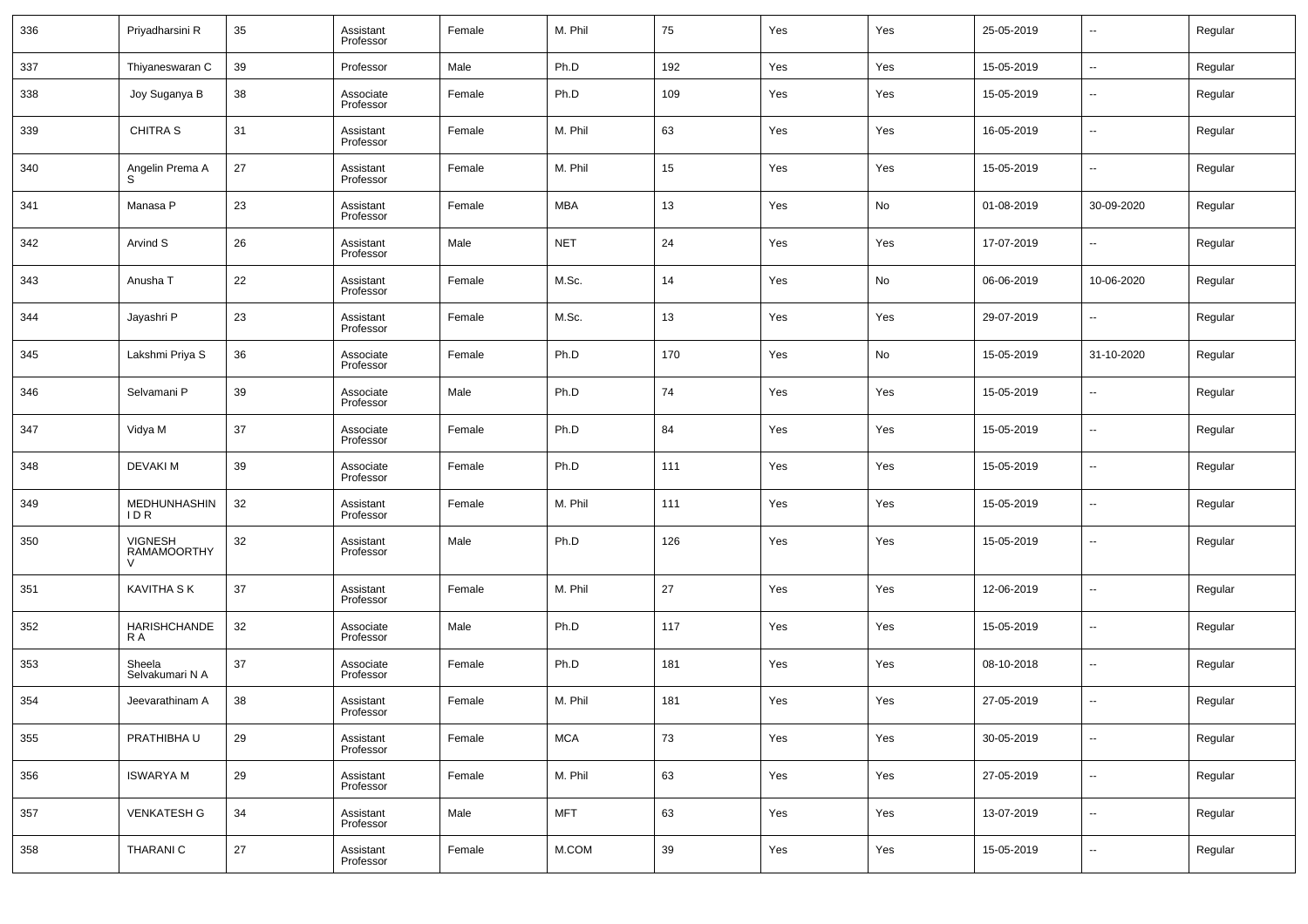| 359 | Lalitha S            | 45 | Associate<br>Professor | Female | Ph.D                   | 159    | Yes | Yes | 20-05-2019 | $\overline{\phantom{a}}$ | Regular |
|-----|----------------------|----|------------------------|--------|------------------------|--------|-----|-----|------------|--------------------------|---------|
| 360 | Saravana kumar A     | 25 | Assistant<br>Professor | Male   | MBA                    | 15     | Yes | No  | 06-06-2019 | 31-08-2020               | Regular |
| 361 | Manoj K              | 23 | Assistant<br>Professor | Male   | M.COM                  | 15     | Yes | Yes | 27-05-2019 | $\overline{\phantom{a}}$ | Regular |
| 362 | Hari Priya K         | 32 | Associate<br>Professor | Female | Ph.D                   | 112    | Yes | Yes | 13-06-2019 | $\overline{\phantom{a}}$ | Regular |
| 363 | Aarthi Agnihothri V  | 45 | Professor              | Female | Ph.D                   | 241    | Yes | Yes | 08-07-2019 | $\overline{\phantom{a}}$ | Regular |
| 364 | Jincy S              | 25 | Assistant<br>Professor | Female | M.COM                  | 15     | Yes | Yes | 15-05-2019 | $\overline{\phantom{a}}$ | Regular |
| 365 | Vignesh B            | 24 | Assistant<br>Professor | Male   | M.COM                  | 15     | Yes | No  | 15-05-2019 | 29-05-2020               | Regular |
| 366 | Lakshmanan L         | 46 | Professor              | Male   | Ph.D                   | 234    | Yes | No  | 01-06-2019 | 09-06-2020               | Regular |
| 367 | Reena                | 38 | Professor              | Female | Ph.D                   | 180    | Yes | Yes | 15-05-2019 | $\sim$                   | Regular |
| 368 | Annamuthu P          | 40 | Assistant<br>Professor | Female | Ph.D                   | 84     | Yes | Yes | 15-05-2019 | $\overline{\phantom{a}}$ | Regular |
| 369 | Shenbhagavadivu      | 39 | Associate<br>Professor | Female | Ph.D                   | 143    | Yes | Yes | 14-11-2018 | $\overline{\phantom{a}}$ | Regular |
| 370 | Joseline Steffi I    | 27 | Assistant<br>Professor | Female | M. Phil                | 27     | Yes | Yes | 15-05-2019 | $\overline{\phantom{a}}$ | Regular |
| 371 | Anuja A V            | 30 | Assistant<br>Professor | Female | M. Phil                | 56     | Yes | Yes | 15-05-2019 | $\overline{\phantom{a}}$ | Regular |
| 372 | Dhinushiya B         | 24 | Assistant<br>Professor | Female | M.COM                  | 19     | Yes | No  | 01-09-2018 | 19-07-2020               | Regular |
| 373 | Arunprakash A        | 28 | Assistant<br>Professor | Male   | Ph.D                   | 14     | Yes | No  | 03-06-2019 | 19-06-2020               | Regular |
| 374 | <b>JEYANTHI V</b>    | 48 | Professor              | Female | Ph.D                   | 243    | Yes | Yes | 15-05-2019 | $\overline{\phantom{a}}$ | Regular |
| 375 | <b>BUVANEAWARI R</b> | 45 | Professor              | Female | Ph.D                   | 199    | Yes | Yes | 15-05-2019 | $\overline{\phantom{a}}$ | Regular |
| 376 | NITHYA S             | 36 | Assistant<br>Professor | Female | <b>SET</b>             | 159    | Yes | Yes | 15-05-2019 | $\overline{\phantom{a}}$ | Regular |
| 377 | <b>MADHAN V</b>      | 28 | Assistant<br>Professor | Male   | <b>SET</b>             | 15     | Yes | Yes | 15-05-2019 | $\overline{\phantom{a}}$ | Regular |
| 378 | ESHA RAFFIE B        | 37 | Assistant<br>Professor | Male   | Ph.D                   | 15     | Yes | Yes | 15-05-2019 | $\overline{\phantom{a}}$ | Regular |
| 379 | KARTHIKEYAN C        | 28 | Assistant<br>Professor | Male   | M.Sc.                  | 51     | Yes | Yes | 25-05-2015 | ۰.                       | Regular |
| 380 | NANDHINI V           | 24 | Assistant<br>Professor | Female | M.Sc.                  | 15     | Yes | Yes | 06-06-2019 | $\overline{\phantom{a}}$ | Regular |
| 381 | <b>MOUNIKA P</b>     | 24 | Assistant<br>Professor | Male   | M.Sc.                  | 15     | Yes | Yes | 06-06-2019 | $\overline{\phantom{a}}$ | Regular |
| 382 | <b>GEETHAR</b>       | 25 | Assistant<br>Professor | Female | MTTM(Tour &<br>Travel) | 28     | Yes | Yes | 01-04-2019 | $\overline{\phantom{a}}$ | Regular |
| 383 | AISWARYA BABU<br>N   | 24 | Assistant<br>Professor | Female | NET                    | $15\,$ | Yes | Yes | 08-05-2019 | $\overline{\phantom{a}}$ | Regular |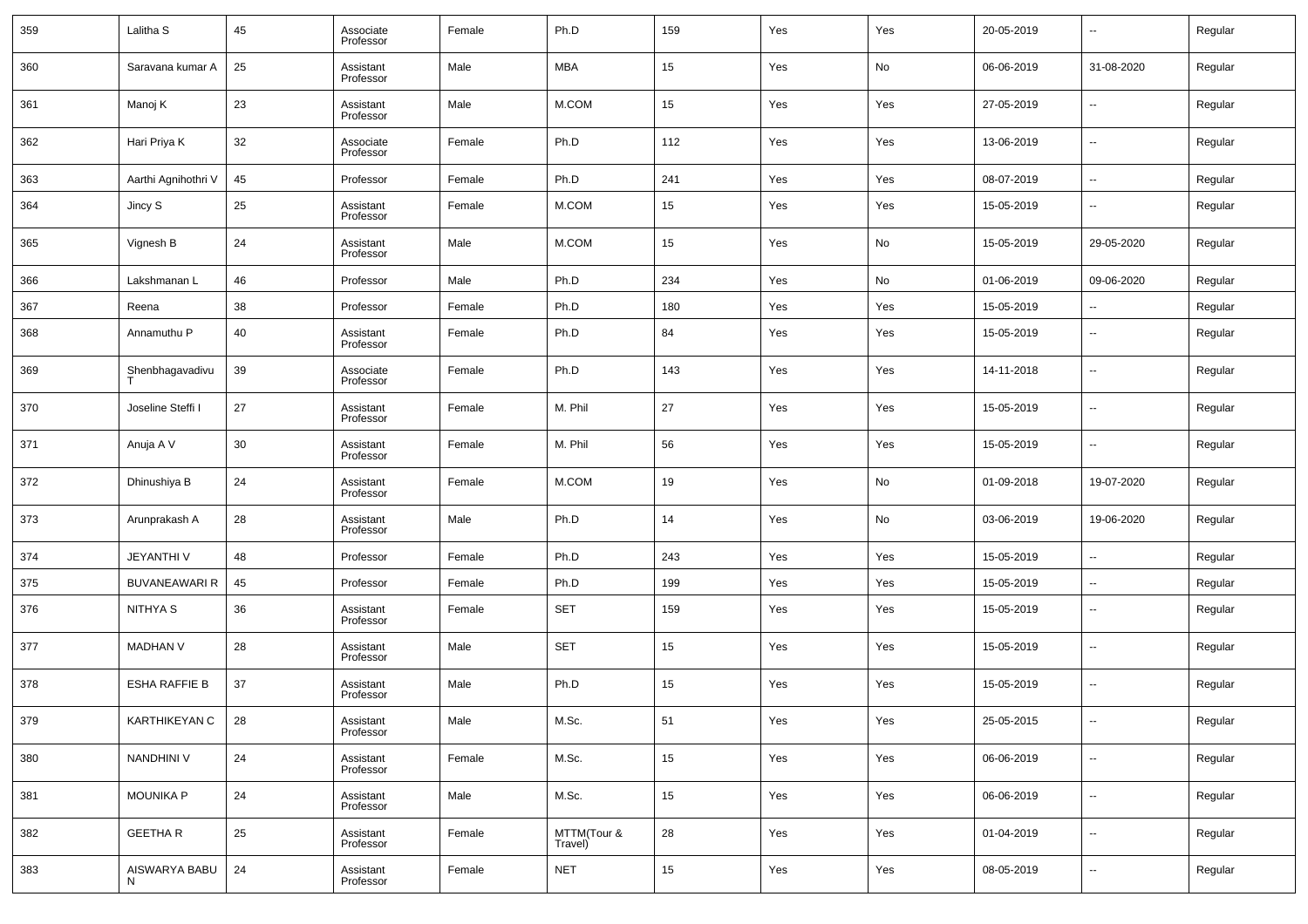| 384 | NITHYA R                        | 32 | Associate<br>Professor | Female | Ph.D        | 111 | Yes | Yes | 15-05-2019 | $\overline{\phantom{a}}$ | Regular |
|-----|---------------------------------|----|------------------------|--------|-------------|-----|-----|-----|------------|--------------------------|---------|
| 385 | SHYAMALA DEVI                   | 31 | Assistant<br>Professor | Female | Ph.D        | 15  | Yes | Yes | 15-05-2019 | $\overline{\phantom{a}}$ | Regular |
| 386 | PARTHEEBAN P                    | 30 | Assistant<br>Professor | Male   | Ph.D        | 15  | Yes | Yes | 15-05-2019 | $\overline{\phantom{a}}$ | Regular |
| 387 | Priya M                         | 42 | Associate<br>Professor | Female | Ph.D        | 195 | Yes | Yes | 15-05-2019 | $\overline{\phantom{a}}$ | Regular |
| 388 | Hemalatha B                     | 48 | Associate<br>Professor | Female | <b>NET</b>  | 223 | Yes | Yes | 15-05-2019 | $\overline{\phantom{a}}$ | Regular |
| 389 | Usha devi R                     | 39 | Associate<br>Professor | Female | Ph.D        | 110 | Yes | Yes | 22-05-2019 | $\overline{\phantom{a}}$ | Regular |
| 390 | Shankar R                       | 37 | Assistant<br>Professor | Male   | M. Phil     | 171 | Yes | Yes | 15-05-2019 | $\overline{\phantom{a}}$ | Regular |
| 391 | Athilakshmi R                   | 45 | Professor              | Female | Ph.D        | 217 | Yes | No  | 15-05-2019 | 08-07-2020               | Regular |
| 392 | SARULATHA D                     | 44 | Professor              | Female | Ph.D        | 193 | Yes | Yes | 15-05-2019 | $\overline{\phantom{a}}$ | Regular |
| 393 | RAJALAKSHMI T                   | 53 | Assistant<br>Professor | Female | Ph.D        | 100 | Yes | No  | 15-05-2019 | 17-06-2020               | Regular |
| 394 | SUJITHRA G R                    | 25 | Assistant<br>Professor | Female | M.A         | 14  | Yes | Yes | 15-05-2019 | $\sim$                   | Regular |
| 395 | PRISCILLA V                     | 25 | Assistant<br>Professor | Female | <b>NET</b>  | 15  | Yes | Yes | 15-05-2019 | $\overline{\phantom{a}}$ | Regular |
| 396 | <b>JENEFA</b><br>JEYARAJ        | 27 | Assistant<br>Professor | Female | <b>NET</b>  | 36  | Yes | Yes | 15-05-2019 | $\overline{\phantom{a}}$ | Regular |
| 397 | JOSEPH VINOTH                   | 23 | Assistant<br>Professor | Male   | <b>NET</b>  | 14  | Yes | Yes | 15-05-2019 | $\overline{\phantom{a}}$ | Regular |
| 398 | SEETHALAKSHMI<br>S              | 27 | Assistant<br>Professor | Female | M.A         | 38  | Yes | Yes | 15-05-2019 | $\sim$                   | Regular |
| 399 | <b>HERLIN</b><br><b>UNNATHA</b> | 29 | Assistant<br>Professor | Female | M. Phil     | 40  | Yes | No  | 15-05-2019 | 19-05-2020               | Regular |
| 400 | <b>SHINY LAREN</b>              | 24 | Assistant<br>Professor | Female | M.A         | 16  | Yes | Yes | 15-05-2019 | $\overline{\phantom{a}}$ | Regular |
| 401 | JOSHINA<br><b>ROZARIO</b>       | 23 | Assistant<br>Professor | Female | M.A         | 14  | Yes | Yes | 15-05-2019 | $\sim$                   | Regular |
| 402 | <b>VEMBUT</b>                   | 33 | Assistant<br>Professor | Female | M. Phil     | 122 | Yes | Yes | 28-05-2019 | $\overline{\phantom{a}}$ | Regular |
| 403 | Parthasarathy G                 | 31 | Assistant<br>Professor | Male   | Ph.D        | 22  | Yes | No  | 15-05-2019 | 29-05-2020               | Regular |
| 404 | Devendiran S                    | 40 | Associate<br>Professor | Male   | Ph.D        | 146 | Yes | Yes | 15-05-2019 | $\overline{\phantom{a}}$ | Regular |
| 405 | Aswathi A R                     | 27 | Assistant<br>Professor | Female | M. Phil     | 14  | Yes | No  | 15-05-2019 | 16-06-2020               | Regular |
| 406 | PRASANNA G                      | 35 | Assistant<br>Professor | Male   | <b>FRCP</b> | 165 | Yes | Yes | 01-09-2018 | $\overline{\phantom{a}}$ | Regular |
| 407 | SHANMUGAPRIY<br>A G             | 38 | Associate<br>Professor | Female | Ph.D        | 116 | Yes | No  | 15-05-2019 | 23-07-2020               | Regular |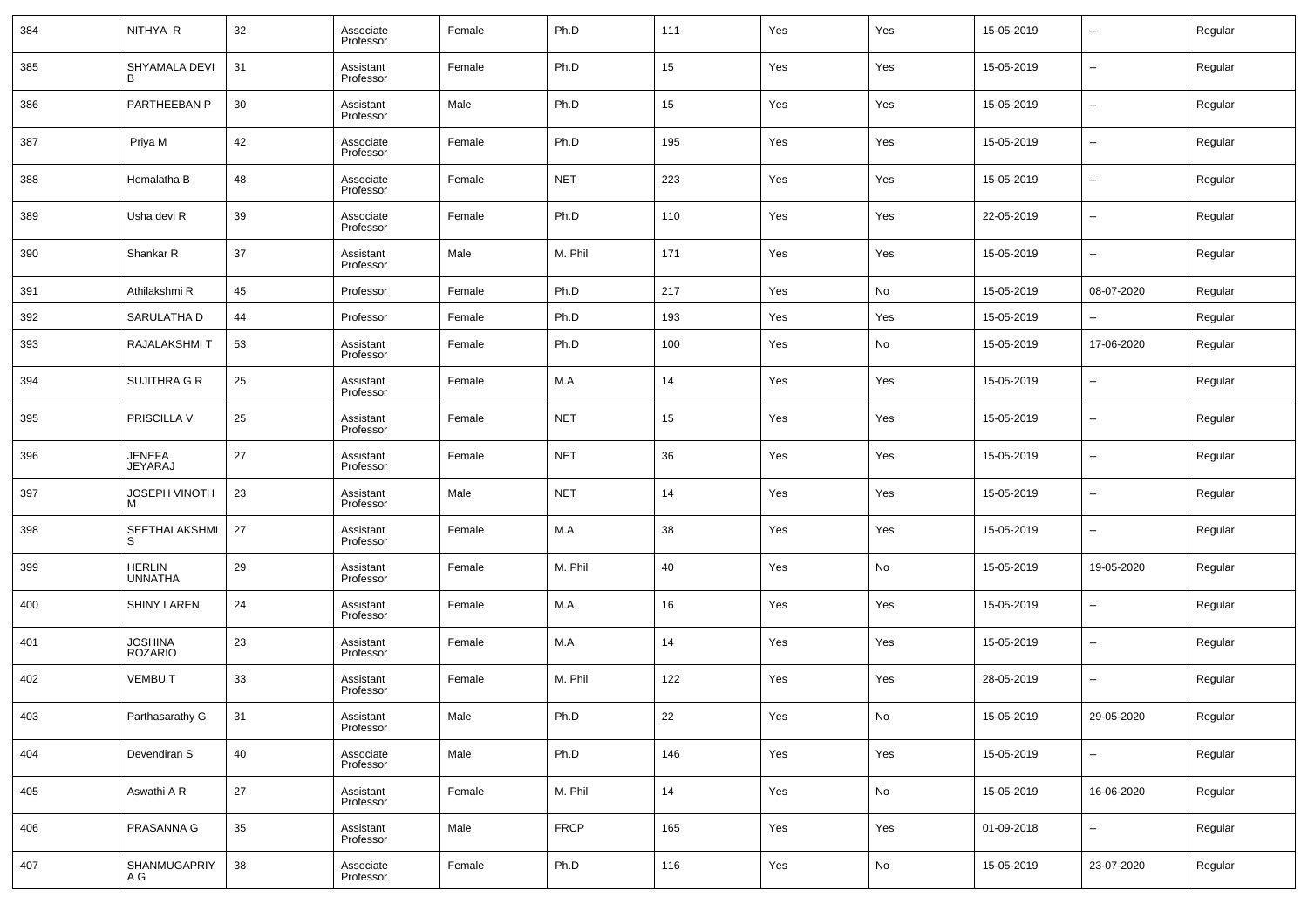| 408 | NAGARATHINAM              | 40 | Assistant<br>Professor | Female | M. Phil    | 126 | Yes | Yes | 15-05-2019 | $\overline{\phantom{a}}$ | Regular |
|-----|---------------------------|----|------------------------|--------|------------|-----|-----|-----|------------|--------------------------|---------|
| 409 | <b>INDHUJI R T</b>        | 32 | Assistant<br>Professor | Female | MBA        | 108 | Yes | Yes | 01-09-2018 | $\ddotsc$                | Regular |
| 410 | Nirmala V                 | 39 | Associate<br>Professor | Female | Ph.D       | 109 | Yes | Yes | 15-05-2019 | $\overline{\phantom{a}}$ | Regular |
| 411 | Ramasamy K                | 41 | Professor              | Male   | Ph.D       | 207 | Yes | Yes | 01-09-2018 | ۰.                       | Regular |
| 412 | Preethi B                 | 31 | Assistant<br>Professor | Female | M. Phil    | 87  | Yes | Yes | 26-11-2018 | $\overline{\phantom{a}}$ | Regular |
| 413 | Shalinidevi T             | 28 | Assistant<br>Professor | Female | B.E        | 24  | Yes | Yes | 15-05-2019 | ۰.                       | Regular |
| 414 | Vijayashree R             | 36 | Associate<br>Professor | Female | Ph.D       | 110 | Yes | Yes | 15-05-2019 | $\overline{\phantom{a}}$ | Regular |
| 415 | Sangeetha S               | 40 | Associate<br>Professor | Female | Ph.D       | 169 | Yes | Yes | 01-09-2018 | $\overline{\phantom{a}}$ | Regular |
| 416 | Vijayakumar M             | 40 | Associate<br>Professor | Male   | Ph.D       | 216 | Yes | Yes | 15-05-2019 | $\overline{\phantom{a}}$ | Regular |
| 417 | Angelin Felcia W          | 23 | Assistant<br>Professor | Female | M.COM      | 14  | Yes | Yes | 15-05-2019 | $\overline{\phantom{a}}$ | Regular |
| 418 | <b>GEETHAN</b>            | 51 | Assistant<br>Professor | Female | MBA        | 255 | Yes | Yes | 22-03-2019 | $\overline{\phantom{a}}$ | Regular |
| 419 | <b>MANJU PARKAVI</b><br>P | 38 | Assistant<br>Professor | Female | M.COM      | 146 | Yes | Yes | 15-05-2019 | ۰.                       | Regular |
| 420 | PAMEELA T                 | 31 | Assistant<br>Professor | Female | <b>MBA</b> | 66  | Yes | Yes | 22-03-2019 | $\overline{\phantom{a}}$ | Regular |
| 421 | <b>MADHUMITHA T</b>       | 25 | Assistant<br>Professor | Female | M.COM      | 24  | Yes | Yes | 15-05-2019 | ۰.                       | Regular |
| 422 | PARIMALA DEVI             | 40 | Assistant<br>Professor | Male   | M.COM      | 133 | Yes | No  | 02-02-2019 | 30-06-2020               | Regular |
| 423 | Poongothai P              | 35 | Assistant<br>Professor | Female | M. Phil    | 97  | Yes | No  | 15-07-2019 | 17-06-2020               | Regular |
| 424 | Benazir T S               | 33 | Associate<br>Professor | Female | Ph.D       | 96  | Yes | Yes | 15-05-2019 | $\overline{\phantom{a}}$ | Regular |
| 425 | Vignesh kumar C           | 39 | Associate<br>Professor | Male   | Ph.D       | 156 | Yes | No  | 15-07-2019 | 25-06-2020               | Regular |
| 426 | Rohini A                  | 40 | Associate<br>Professor | Female | Ph.D       | 193 | Yes | No  | 15-05-2019 | 26-06-2020               | Regular |
| 427 | Saraladevi M              | 38 | Associate<br>Professor | Female | Ph.D       | 196 | Yes | No  | 20-05-2019 | 26-06-2020               | Regular |
| 428 | Sakthivel T               | 36 | Associate<br>Professor | Male   | Ph.D       | 120 | Yes | No  | 20-05-2019 | 26-06-2020               | Regular |
| 429 | Swapna M                  | 37 | Assistant<br>Professor | Female | M. Phil    | 156 | Yes | Yes | 15-05-2019 | ۰.                       | Regular |
| 430 | S Renugadevi S            | 36 | Associate<br>Professor | Female | Ph.D       | 130 | Yes | No  | 15-05-2019 | 26-06-2020               | Regular |
| 431 | Punitha S C               | 48 | Associate<br>Professor | Female | Ph.D       | 265 | Yes | Yes | 20-05-2019 | $\overline{\phantom{a}}$ | Regular |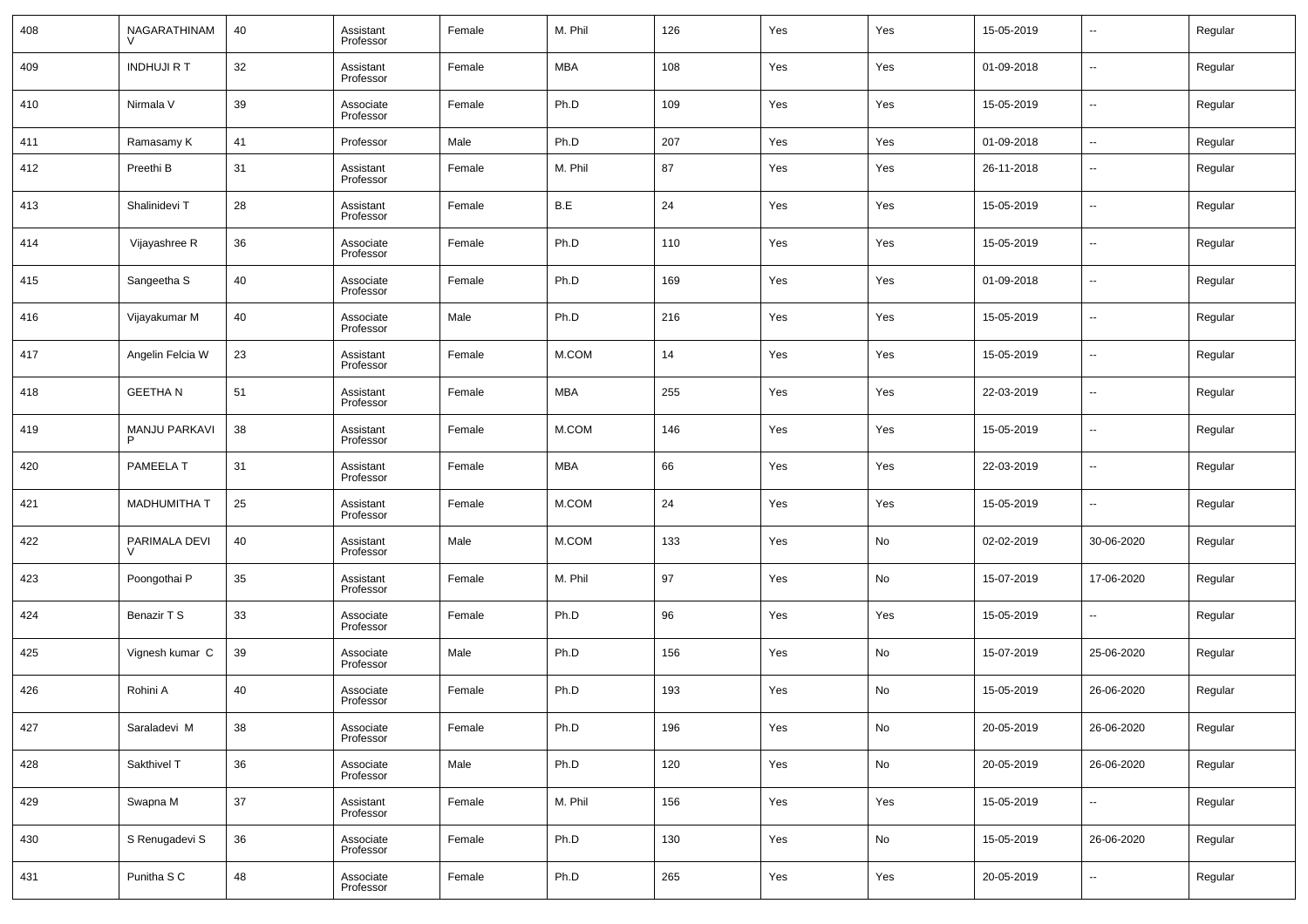| 432 | Adalarasu B          | 44 | Professor              | Male   | Ph.D       | 219 | Yes | No  | 15-05-2019 | 30-06-2020               | Regular |
|-----|----------------------|----|------------------------|--------|------------|-----|-----|-----|------------|--------------------------|---------|
| 433 | <b>Milby Mathew</b>  | 37 | Associate<br>Professor | Female | Ph.D       | 122 | Yes | No  | 15-05-2019 | 15-06-2020               | Regular |
| 434 | VISWANATHAN          | 70 | Professor              | Male   | Ph.D       | 433 | Yes | Yes | 15-05-2019 | $\overline{\phantom{a}}$ | Regular |
| 435 | S Balatharani        | 24 | Assistant<br>Professor | Female | <b>NET</b> | 13  | Yes | Yes | 12-12-2019 | $\overline{\phantom{a}}$ | Regular |
| 436 | T Ananthi            | 33 | Assistant<br>Professor | Female | Ph.D       | 115 | No  | Yes | 10-01-2020 | $\overline{\phantom{a}}$ | Regular |
| 437 | Riswana Parveen<br>Α | 26 | Assistant<br>Professor | Female | M. Phil    | 42  | No  | Yes | 22-08-2020 | $\overline{\phantom{a}}$ | Regular |
| 438 | Anitha <sub>S</sub>  | 48 | Associate<br>Professor | Female | Ph.D       | 216 | No  | Yes | 14-07-2020 | $\overline{\phantom{a}}$ | Regular |
| 439 | Vasumathi S          | 23 | Assistant<br>Professor | Female | <b>NET</b> | 18  | No  | Yes | 04-01-2021 | $\overline{\phantom{a}}$ | Regular |
| 440 | Venugopal R          | 33 | Assistant<br>Professor | Male   | M. Phil    | 48  | No  | Yes | 29-10-2020 | $\overline{\phantom{a}}$ | Regular |
| 441 | Raju M               | 36 | Assistant<br>Professor | Female | M.Sc.      | 136 | No  | Yes | 28-10-2020 | $\overline{\phantom{a}}$ | Regular |
| 442 | Christy Andrews J    | 29 | Assistant<br>Professor | Male   | <b>MCA</b> | 65  | No  | Yes | 28-10-2020 | $\overline{\phantom{a}}$ | Regular |
| 443 | Vanaja K             | 46 | Associate<br>Professor | Female | Ph.D       | 182 | No  | Yes | 28-10-2020 | $\overline{\phantom{a}}$ | Regular |
| 444 | Manjutha M           | 26 | Assistant<br>Professor | Female | M.Sc.      | 71  | No  | Yes | 18-08-2020 | $\overline{\phantom{a}}$ | Regular |
| 445 | Sukanya A            | 35 | Assistant<br>Professor | Female | Ph.D       | 53  | No  | Yes | 28-10-2020 | $\overline{\phantom{a}}$ | Regular |
| 446 | Sangeetha R          | 33 | Assistant<br>Professor | Female | Ph.D       | 97  | No  | Yes | 02-11-2020 | $\overline{\phantom{a}}$ | Regular |
| 447 | Shankar <sub>S</sub> | 34 | Assistant<br>Professor | Male   | Ph.D       | 68  | No  | Yes | 21-01-2021 | $\overline{\phantom{a}}$ | Regular |
| 448 | Sruthi K S           | 30 | Assistant<br>Professor | Female | M. Phil    | 98  | No  | Yes | 28-12-2020 | $\overline{\phantom{a}}$ | Regular |
| 449 | Lavanya G            | 35 | Assistant<br>Professor | Female | M. Phil    | 111 | No  | Yes | 28-12-2020 | $\overline{\phantom{a}}$ | Regular |
| 450 | Anitha R             | 34 | Assistant<br>Professor | Female | M.Sc.      | 54  | No  | Yes | 14-08-2020 | $\overline{\phantom{a}}$ | Regular |
| 451 | Brinda Kalyani P R   | 51 | Professor              | Female | Ph.D       | 307 | No  | Yes | 11-11-2020 | $\overline{\phantom{a}}$ | Regular |
| 452 | Svetha G             | 23 | Assistant<br>Professor | Female | <b>NET</b> | 9   | No  | Yes | 16-11-2020 | $\overline{\phantom{a}}$ | Regular |
| 453 | Bhuvaneswari M       | 35 | Assistant<br>Professor | Female | M. Phil    | 110 | No  | Yes | 11-08-2020 | $\overline{\phantom{a}}$ | Regular |
| 454 | Krishnendu S         | 24 | Assistant<br>Professor | Female | <b>NET</b> | 12  | No  | Yes | 16-11-2020 | $\overline{\phantom{a}}$ | Regular |
| 455 | Shiji R              | 28 | Assistant<br>Professor | Female | M.COM      | 66  | No  | Yes | 11-08-2020 | ۰.                       | Regular |